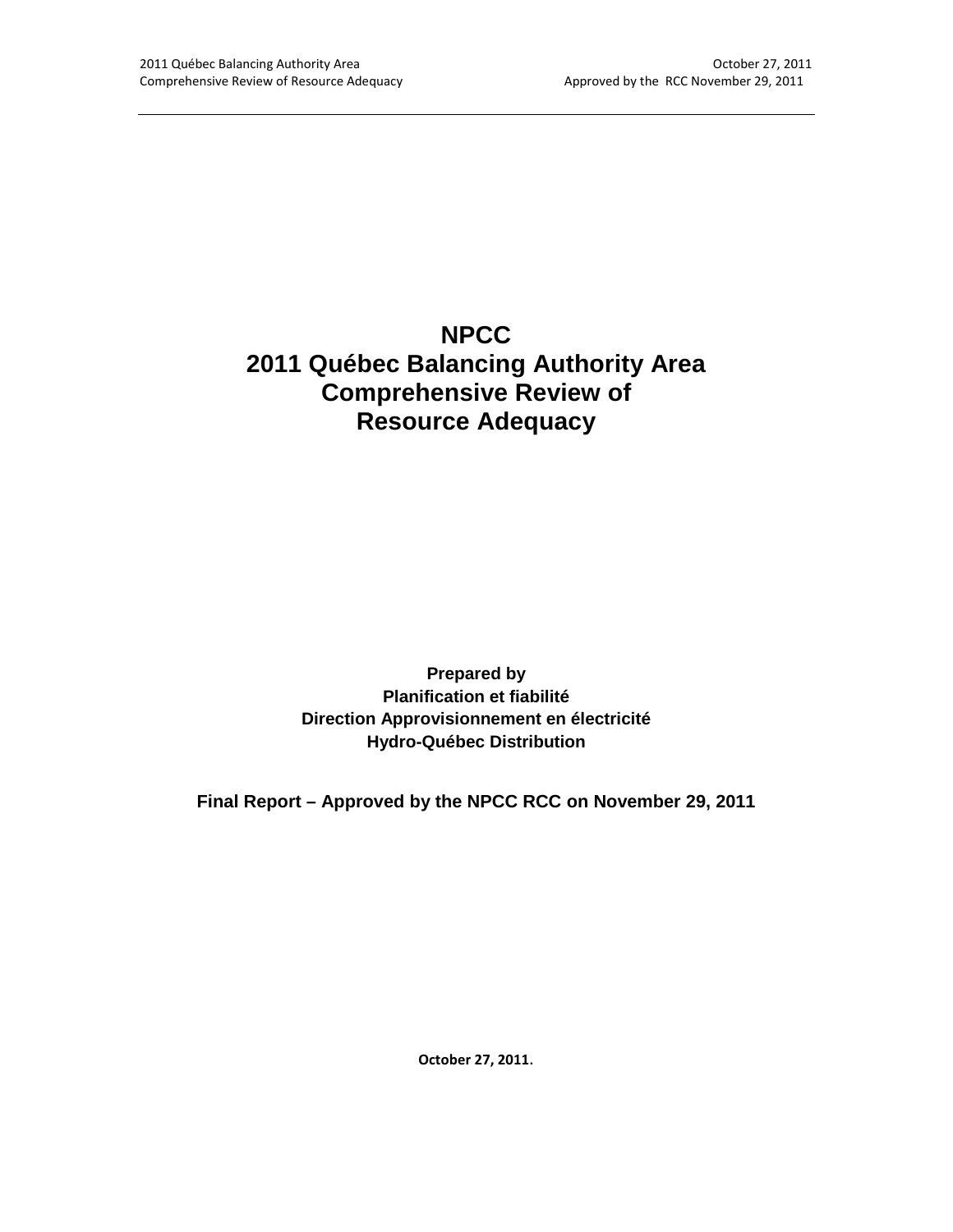This page intentionally left blank.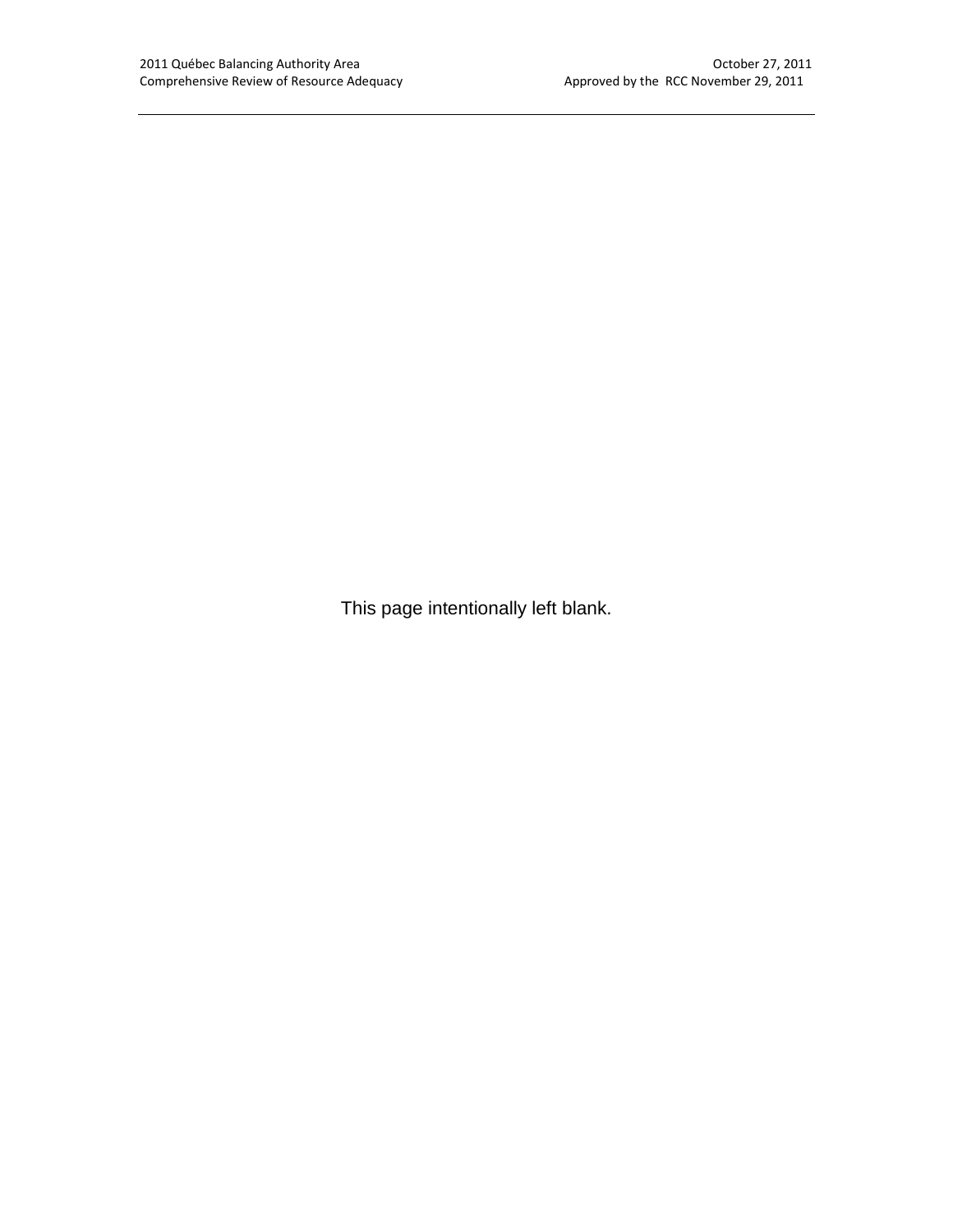## **1. EXECUTIVE SUMMARY**

The Québec Balancing Authority Area submits this assessment of resource adequacy to comply with the Reliability Assessment Program established by the Northeast Power Coordinating Council (NPCC). The guidelines for the review are specified in Appendix D of the NPCC Regional Reliability Reference Directory #1, "Guidelines for Area Review of Resource Adequacy" (Original document: December 1, 2009).

This 2011 Comprehensive Review of Resource Adequacy covers the study period from winter 2011/2012 through winter 2015/2016, Changes about assumptions regarding facility and system conditions, generation resources availability, load forecast and electricity sector regulations, since the last Comprehensive Review and the impact of these changes on the overall reliability of the Québec electricity system are highlighted therein.

Forecasted load has been reviewed downward since the last comprehensive review due to economic recession and energy efficiency gains. About 1,000 MW of additional resources have been added to the system, since the filing of the last Comprehensive Review. An additional amount exceeding 2,500 MW (after wind power derating) is expected to be commissioned by 2015/2016. These capacities additions are hydro generation, wind power and biomass generation.

Wind power generation is taken into account in this review and a 30 percent peak value was retained for reliability assessment.

Results of this comprehensive review show that Québec area reliability criterion of loss of load expectation (LOLE) is below the reliability criterion LOLE =  $0.1$  days/year of the NPCC for all years of this assessment under the base case scenario.

## **1.1 Major Findings**

The 2011 Comprehensive Review shows that Québec area will be able to meet the NPCC resource adequacy criterion that requires a loss of load expectation (LOLE) value of less than 0.1 days/year for all years from 2011/2012 to 2015/2016. In fact, in 2015/2016, winter peak period planned resources (45,401 MW) are above forecasted load (39,313 MW) by 6,088 MW. There are two reasons explaining this situation:

- A reduction in peak load forecast since the last review due to economic recession and increased energy savings;
- New resources are planned to be installed (hydro, wind, biomass, …);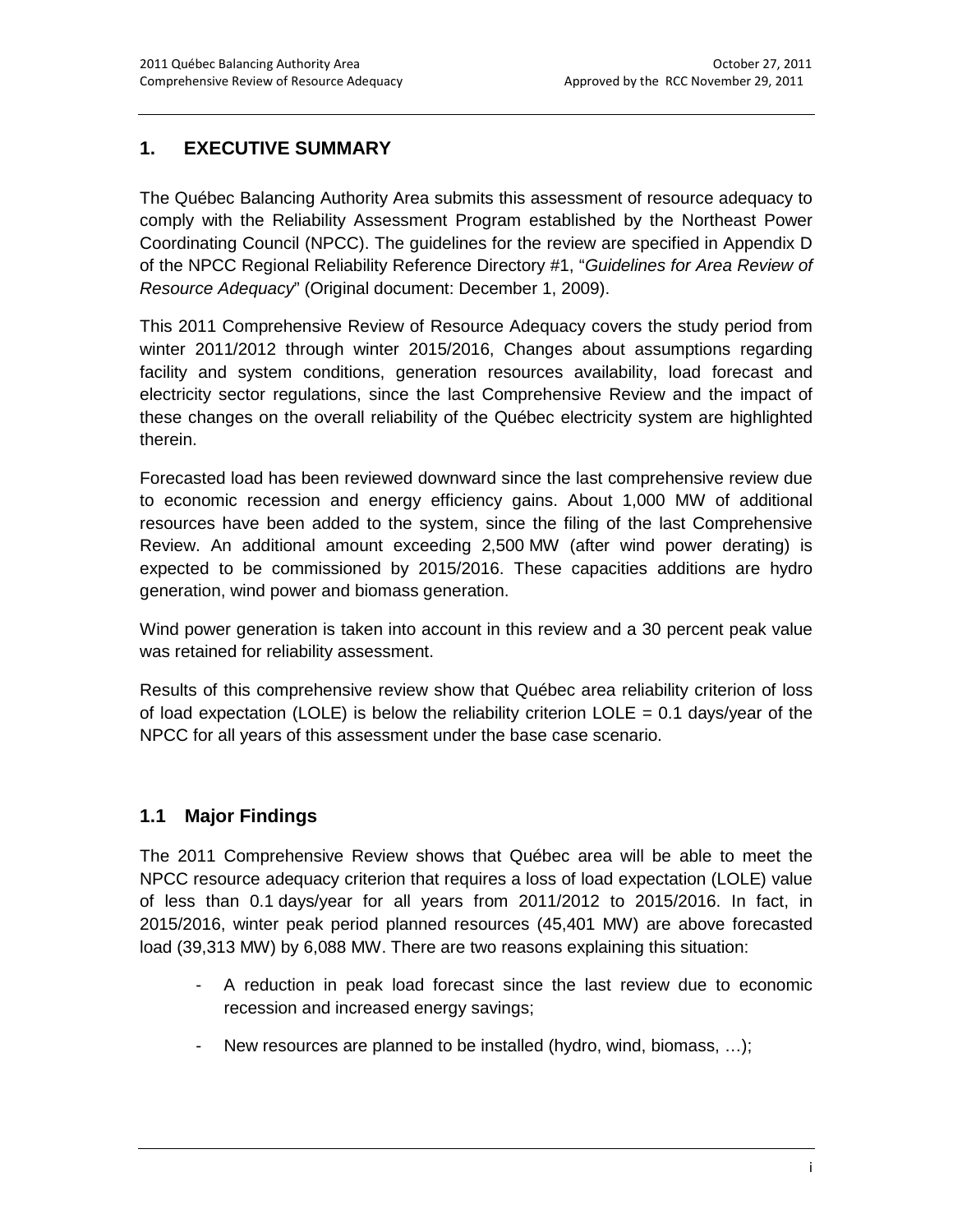# **1.2 Major Assumptions and Results**

This review covers the 2011/2012 to 2015/2016 period inclusive. Major assumptions are summarized in Table 1.1 below. Table 1.1 Major Assumptions

| <b>ASSUMPTION</b>                                               | <b>DESCRIPTION</b>                                                                                                                 |
|-----------------------------------------------------------------|------------------------------------------------------------------------------------------------------------------------------------|
| <b>Study Period</b>                                             | Winter 2011-2012 to Winter 2015-2016                                                                                               |
| <b>Adequacy Criterion</b>                                       | NPCC Loss of Load Expectation (LOLE)<br>requirement of not more than 0.1 day/year                                                  |
| <b>Reliability Model</b>                                        | GE's MARS program                                                                                                                  |
| <b>Load Growth</b>                                              | Base Case: 1.0 % per annum<br>High Case: 1.8 % per annum                                                                           |
| <b>Load Model</b>                                               | Hourly loads with forecast uncertainty                                                                                             |
| <b>Generation Capacity Additions</b>                            | 4,795 MW by the end of 2015, including<br>2,665 MW of wind power.                                                                  |
| <b>Generation Capacity Retirements</b>                          | One unit of Tracy thermal plant (150 MW) is<br>retired in this review.                                                             |
| Internal and Interconnection<br><b>Transmission Constraints</b> | Transmission system representation and the<br>interface limits are shown in Appendix, sections<br>A3 and A7.1 of this report.      |
| <b>Tie Benefits</b>                                             | Estimated Tie Capability: 2,900 - 3,400 MW. No<br>tie benefit was used to meet the LOLE criterion<br>for all years of this review. |
| <b>Emergency Operating Procedures</b><br>(EOP)                  | Assumed 1,680 MW of load relief from<br>interruptible load programs (1,430 MW) and<br>voltage reduction (250 MW)                   |
| <b>Resource Availability</b>                                    | Forced Outages modeled: Based on Equivalent<br>Demand Forced Outage Rate (EFORd) five -<br>year historical data (2006-2010).       |
| <b>Conservation and Demand</b><br>Management                    | Impact of new energy savings programs : Up to<br>760 MW by 2015/2016.                                                              |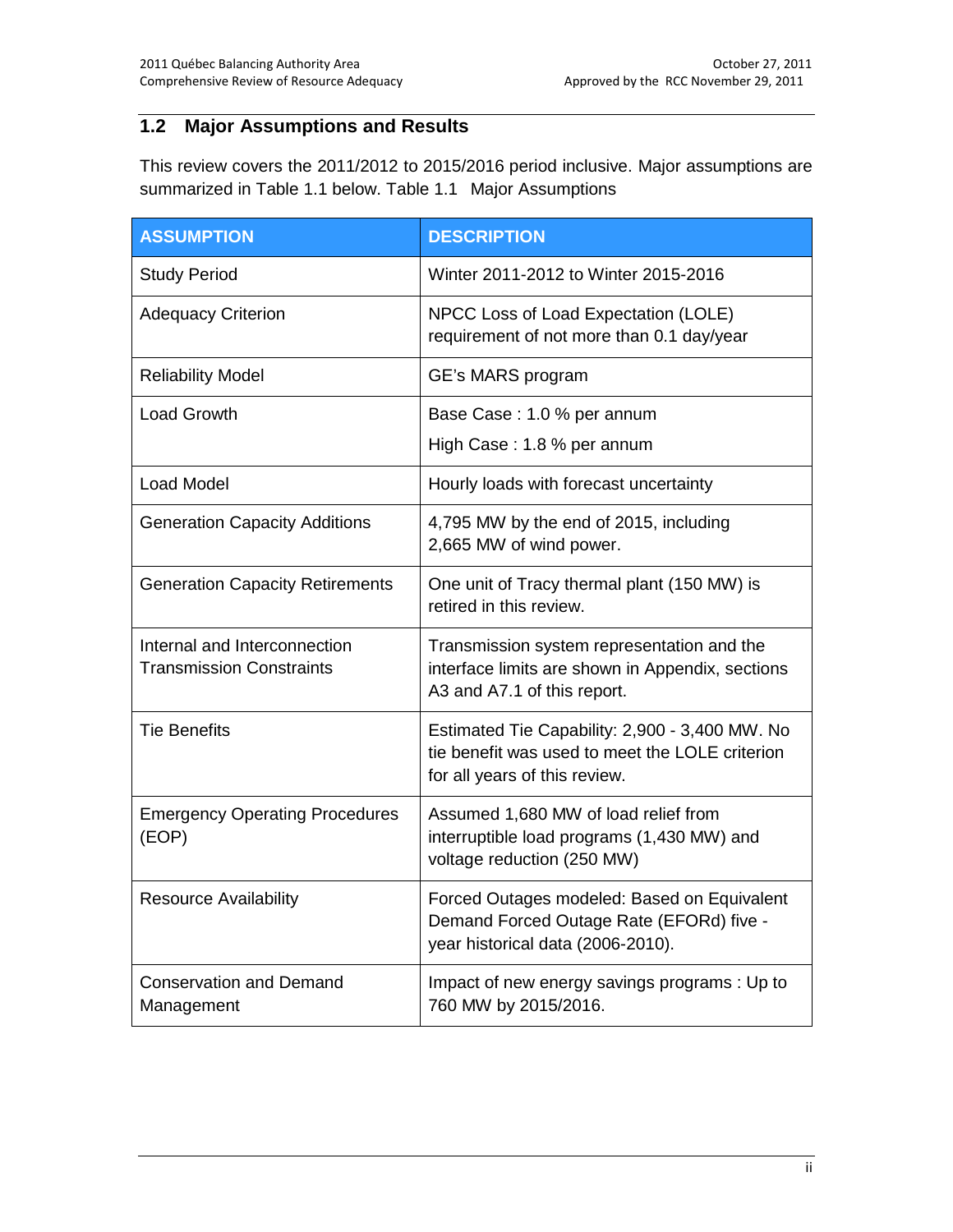|                              |                                             | <b>BASE CASE</b>                       |                              | <b>HIGH CASE</b>    |                              |
|------------------------------|---------------------------------------------|----------------------------------------|------------------------------|---------------------|------------------------------|
| <b>Winter</b><br><b>Peak</b> | <b>Expected</b><br><b>Resources</b><br>(MW) | <b>LOAD</b><br>(incl. exports)<br>(MW) | <b>LOLE</b><br>(days / year) | <b>LOAD</b><br>(MW) | <b>LOLE</b><br>(days / year) |
| 2011 / 2012                  | 42.828                                      | 37,789                                 | 0.010                        | 38.491              | 0.028                        |
| 2012 / 2013                  | 42,666                                      | 38,248                                 | 0.064                        | 39,196              | 0.091                        |
| 2013 / 2014                  | 43.029                                      | 38,660                                 | 0.079                        | 39,856              | 0.161                        |
| 2014 / 2015                  | 44,612                                      | 39,149                                 | 0.034                        | 40.674              | 0.080                        |
| 2015 / 2016                  | 45,401                                      | 39,313                                 | 0.021                        | 41,312              | 0.076                        |

## **Table 1.2 Summary of Results**

All resources are assumed to be in service as planned. Table1.2 shows that the Québec area meets the LOLE criterion under the base case demand forecast for all years of this review. Under the high case demand scenario, the area LOLE is below the required NPCC LOLE (0.1 days/year) for all winter periods except 2014. The Québec area will need additional resources for this year to meet NPCC reliability criterion.

Following a higher demand scenario, some thermal resources presently mothballed could be called back within a six months delay and additional call for tenders could be launched, if required.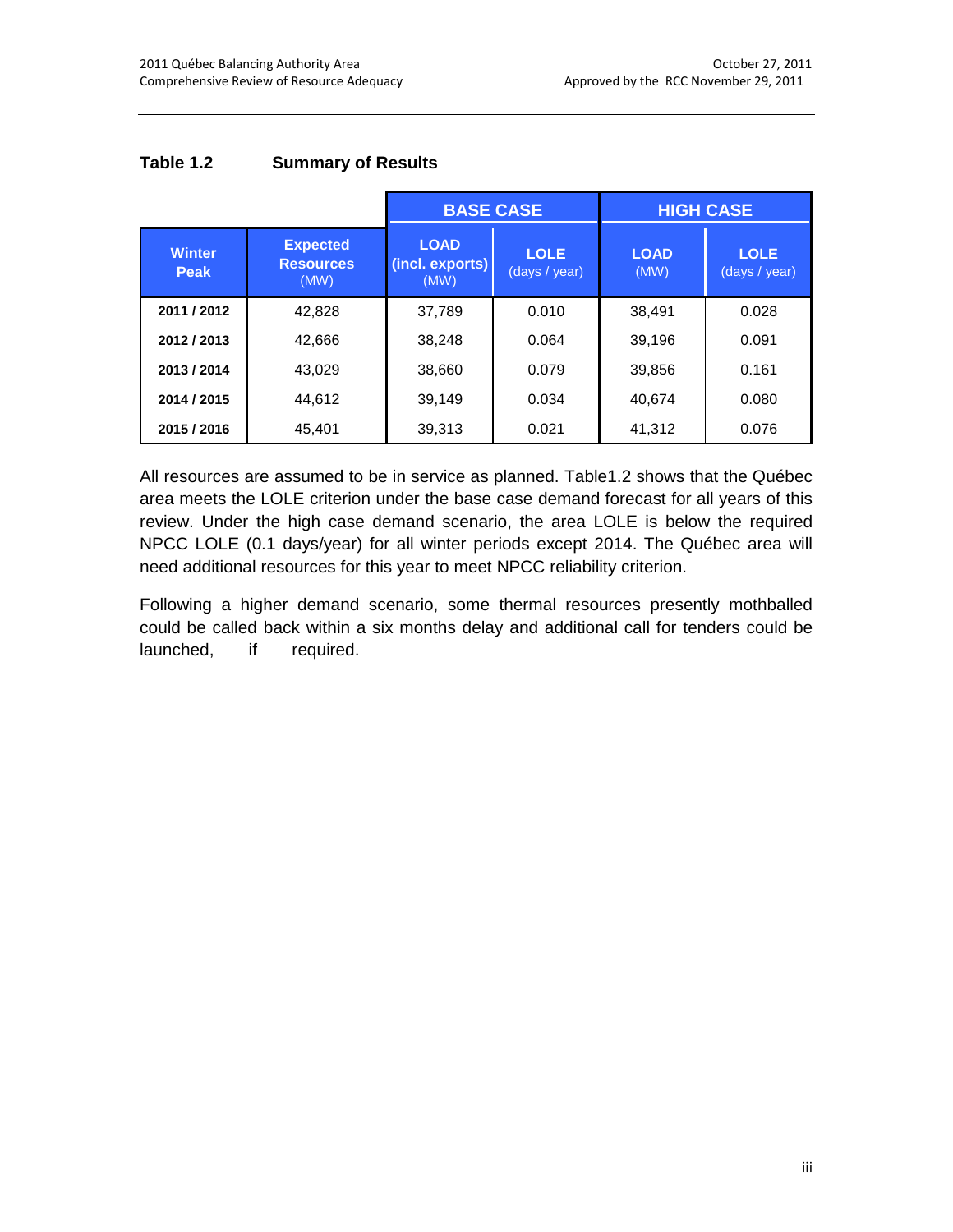# **2. TABLE OF CONTENTS**

| 5.1 RELIABILITY ASSESSMENT BASED ON BASE CASE DEMAND FORECAST  15                                                                                             |  |
|---------------------------------------------------------------------------------------------------------------------------------------------------------------|--|
|                                                                                                                                                               |  |
|                                                                                                                                                               |  |
| 5.3 CONTINGENCY MECHANISMS FOR MANAGING DEMAND AND RESOURCE UNCERTAINTIES  17                                                                                 |  |
| 5.4 IMPACTS OF MAJOR PROPOSED CHANGES TO MARKET RULES ON AREA RELIABILITY 17                                                                                  |  |
|                                                                                                                                                               |  |
| 6.1 RELIABILITY IMPACTS OF CAPACITY MIX, DEMAND RESOURCE RESPONSE, AND                                                                                        |  |
| 6.2 AVAILABLE MECHANISMS TO MITIGATE RELIABILITY IMPACTS OF CAPACITY MIX, DEMAND<br>RESOURCE RESPONSE, TRANSPORTATION AND/OR ENVIRONMENTAL CONSIDERATIONS  19 |  |
| 6.3 RELIABILITY IMPACTS RELATED TO COMPLIANCE WITH PROVINCIAL REQUIREMENTS  19                                                                                |  |
|                                                                                                                                                               |  |
|                                                                                                                                                               |  |
|                                                                                                                                                               |  |
|                                                                                                                                                               |  |
|                                                                                                                                                               |  |
|                                                                                                                                                               |  |
|                                                                                                                                                               |  |
|                                                                                                                                                               |  |
|                                                                                                                                                               |  |
|                                                                                                                                                               |  |
|                                                                                                                                                               |  |
|                                                                                                                                                               |  |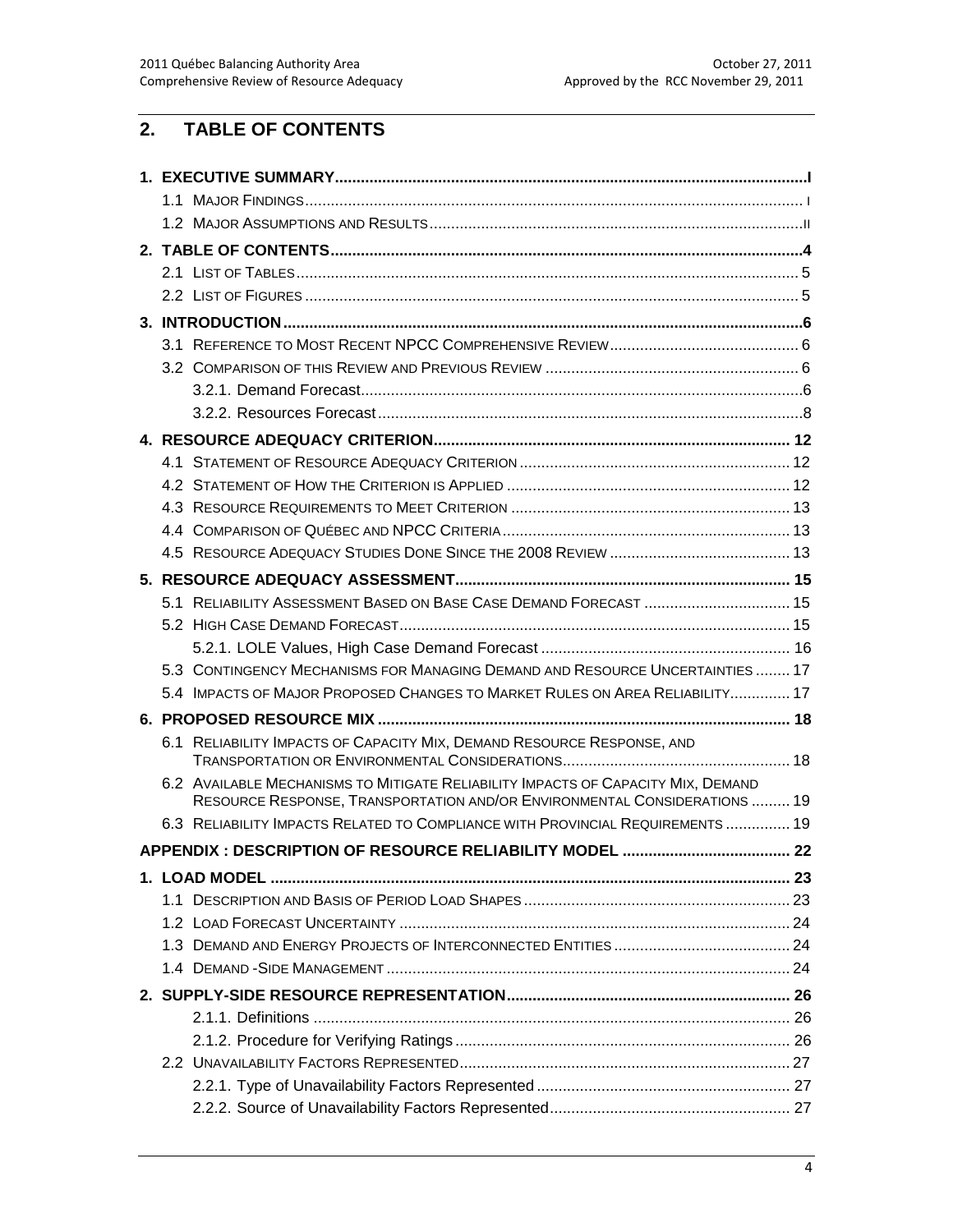| 5. MODELING OF DEMAND SIDE RESOURCES AND DEMAND RESPONSE |  |
|----------------------------------------------------------|--|
|                                                          |  |
|                                                          |  |
|                                                          |  |

# **2.1 List of Tables**

| Table 1.2     |                                                                        |  |
|---------------|------------------------------------------------------------------------|--|
| Table 3.2.1   |                                                                        |  |
| Table 3.2.2-1 |                                                                        |  |
| Table 3.2.2-2 | Comparison of Available Resources 2008 vs 2011 Review (MW) 11          |  |
| Table 4.2     |                                                                        |  |
| Table 5.1.1   | Planned Resources to meet criteria under Base Case Demand Forecast  15 |  |
| Table 5.2.1   | Planned Resources to meet criteria under High Case Demand Forecast  16 |  |
| Table 6.1     |                                                                        |  |
| Table A-1.4   | Incremantal Impact of Energy Savings on Forecasted Winter Peak Power   |  |
|               |                                                                        |  |
| Table A-2.2.4 |                                                                        |  |
| Table A-3     |                                                                        |  |
| Table A-7     |                                                                        |  |

# **2.2 List of Figures**

| Figure $3.2.2$ | Comparison between 2008 and 2011 Resources Assumptions  11   |  |
|----------------|--------------------------------------------------------------|--|
| Figure 6.1     |                                                              |  |
| Figure A-7.1   | TransÉnergie's 735-kV Transmission System and Interfaces  33 |  |
|                |                                                              |  |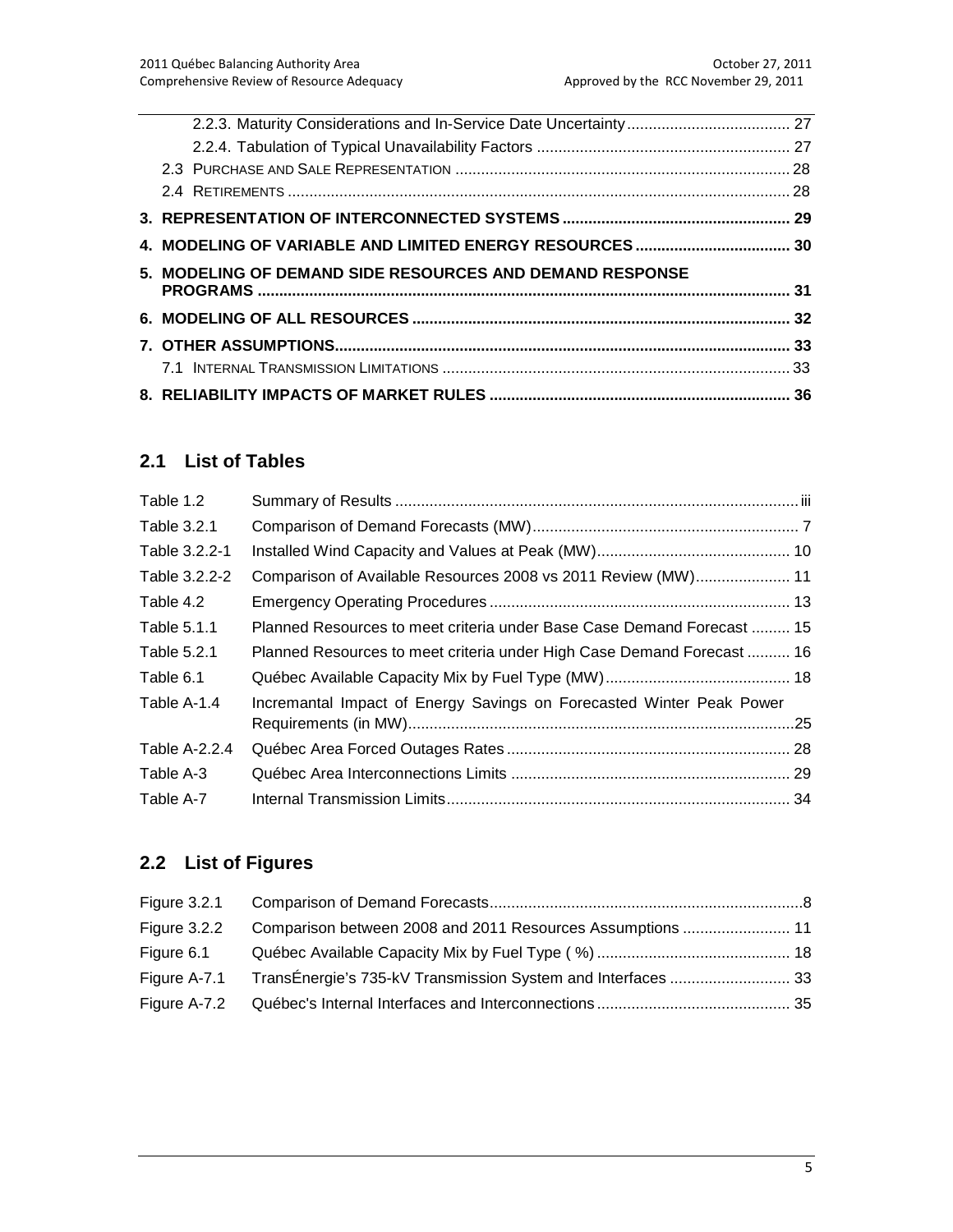## **3. INTRODUCTION**

The Northeast Power Coordinating Council (NPCC) conducts resource adequacy reviews of its member areas to ascertain whether or not each area will have adequate resources to meet the NPCC Resource Reliability Criterion.

Hydro-Québec Distribution (HQD) is the entity responsible for resource planning in Québec. HQD is also responsible for all activities regarding load forecasting and resource procurement required to supply the local load. As such, HQD is the reporting entity for this assessment.

The purpose of this report is to present the results of the Québec Balancing Authority Area's comprehensive review of resource adequacy to the NPCC. Results of this resource adequacy review, conducted by HQD and submitted to the NPCC, are documented in accordance with the reporting guidelines specified in Appendix D of the NPCC Regional Reliability Reference Directory #1, "Guidelines for Area Review of Resource Adequacy" (Original document: December 1, 2009).

This report also includes some information regarding Hydro-Québec Production (HQP) and TransÉnergie activities that are required in order to conduct reliability evaluations in this Review.

Information presented in this Comprehensive Review covers the period from November 2011 through October 2016 and is based on the Québec Area load forecast used in the Progress Report of the 2011-2020 Supply Plan filed at the Régie de l'Énergie du Québec on November 1, 2011.

### **3.1 Reference to Most Recent NPCC Comprehensive Review**

Comparisons between this review and the previous Comprehensive Review, submitted in December 2008 and approved by NPCC's Reliability Coordinating Committee (RCC) on March 2009, are included in this report.

### **3.2 Comparison of this Review and Previous Review**

### **3.2.1. Demand Forecast**

The demand forecast presented in this review focuses on winter annual peaks. Two demand scenarios are presented: a base case and a high demand case. Winter peak demand forecasts for this 2011 Comprehensive Review are presented in Table 3.2.1 and Figure 3.2.1, along with the 2008 Comprehensive Review forecasts.

Demand forecasting methodology is basically the same as that used in the previous Comprehensive Review. The Québec peak load forecast is based on normal weather conditions. For this purpose, a 36-year reference period is used to assess average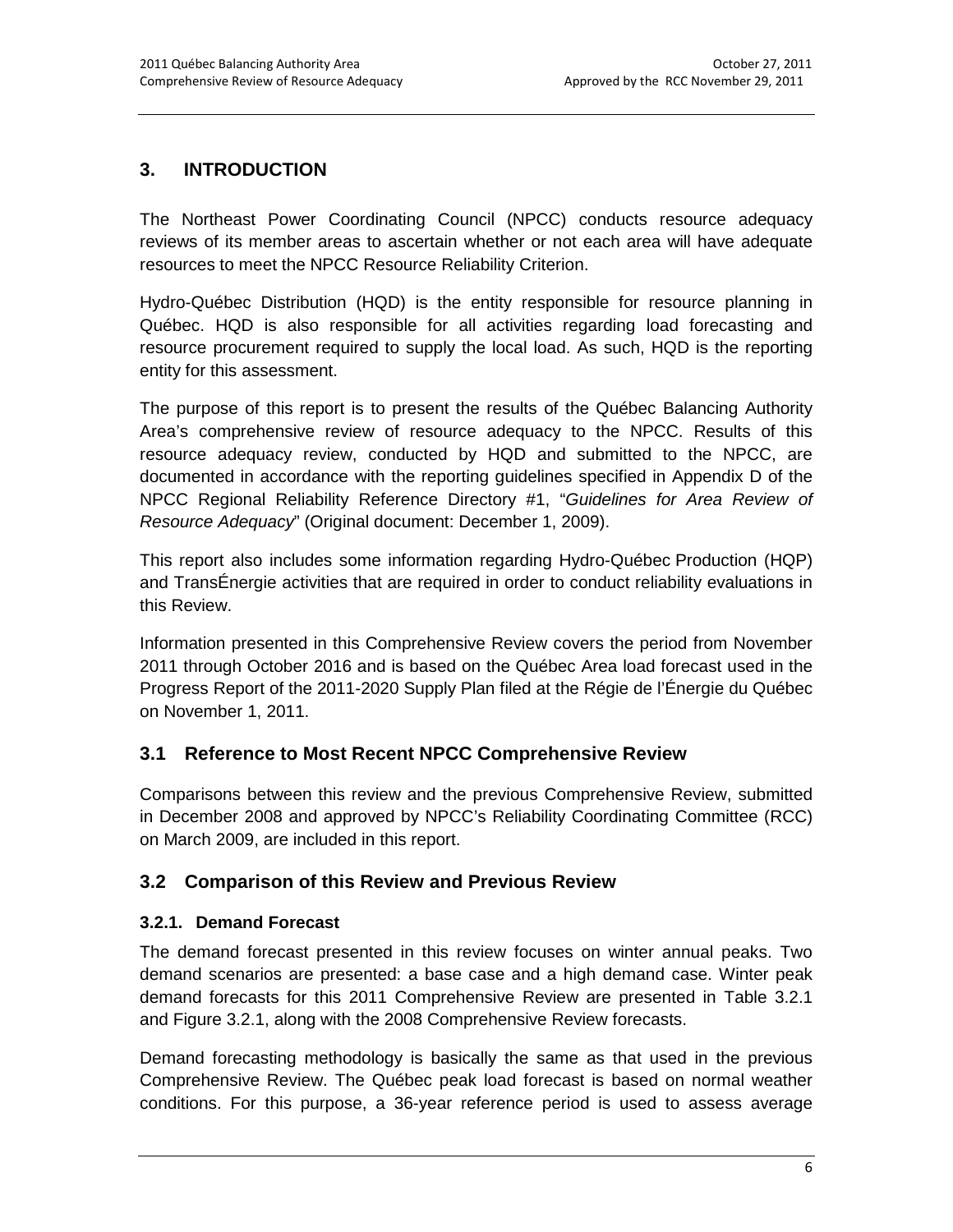temperatures (1971-2006). The same reference period is used to assess demand uncertainties resulting from weather. More methodological details are provided in Appendix A.

Since the 2008 Comprehensive Review, there has been a substantial shift in some electricity demand drivers. Decreasing manufacturing activity, especially in pulp and paper sector is among the key factors driving down electricity demand in the Quebec area. This structural change was combined with the effect of the 2008-2009 recession have a tremendous effect on electricity demand.

Despite a decreasing consumption of electricity as measured in energy, the peak demand in the Quebec area is still growing continuously. This can be explained by a sustained activity in construction and a still intensive use of electricity for space heating purposes namely in the residential sector.

Demand forecasts take into account the impact of energy savings on energy and capacity requirements. The incremental impact of programs to be deployed and those remaining active during the five years covered by this review is estimated to 760 MW.

Forecasts also take into account the load shaving resulting from residential dual energy. The impact of this program on peak load demand is estimated to be 870 MW.

|                               | <b>Base case Scenario</b>                     |                                               | <b>High case Scenario</b> |                                               |                                               |                   |
|-------------------------------|-----------------------------------------------|-----------------------------------------------|---------------------------|-----------------------------------------------|-----------------------------------------------|-------------------|
| <b>Winter</b><br>Peak         | 2008<br><b>Comprehensive</b><br><b>Review</b> | 2011<br><b>Comprehensive</b><br><b>Review</b> | <b>Difference</b>         | 2008<br><b>Comprehensive</b><br><b>Review</b> | 2011<br><b>Comprehensive</b><br><b>Review</b> | <b>Difference</b> |
| 2011 / 2012                   | 38.527                                        | 37.789                                        | -738                      | 40.281                                        | 38.491                                        | $-1.790$          |
| 2012 / 2013                   | 39.375                                        | 38.248                                        | $-1.127$                  | 41.404                                        | 39.196                                        | $-2,208$          |
| 2013 / 2014                   |                                               | 38.660                                        |                           |                                               | 39.856                                        |                   |
| 2014 / 2015                   |                                               | 39.149                                        |                           |                                               | 40.674                                        |                   |
| 2015 / 2016                   |                                               | 39,313                                        |                           |                                               | 41,312                                        |                   |
| Average<br><b>Growth Rate</b> |                                               | 1.0%                                          |                           |                                               | 1.8%                                          |                   |

**Table 3.2.1 Comparison of Demand Forecasts (MW)**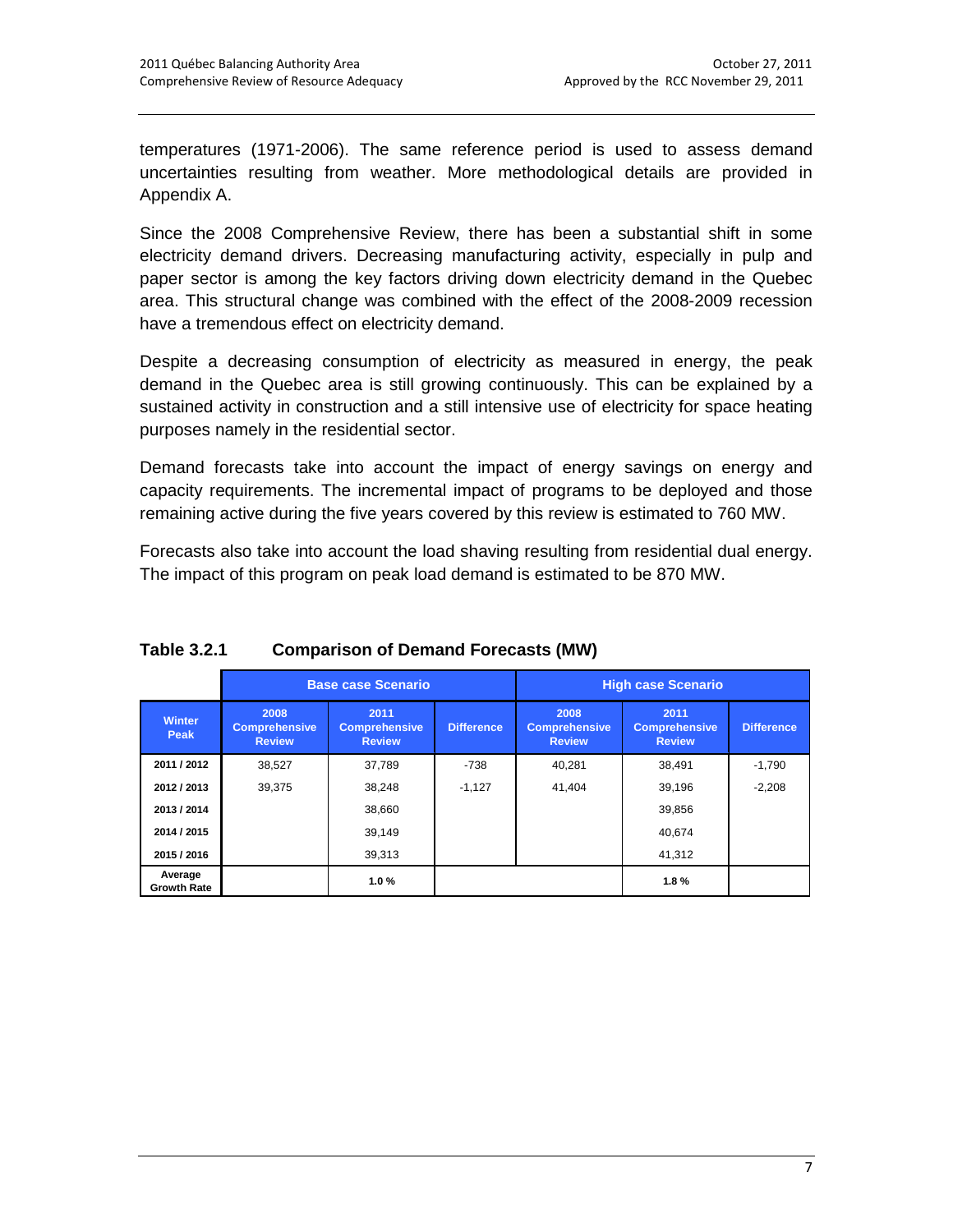

**Figure 3.2.1 Comparison of Demand Forecasts** 

As shown in Table 3.2.1, the results of the base case scenario are 738 to 1,127 MW below the forecast presented in the 2008 Comprehensive review. The new compound annual growth rate over the entire period is approximately 1.0 percent. Under the high demand growth scenario, peak load demand forecast is expected to increase by 1.8 percent.

### **3.2.2. Resources Forecast**

Most of resources in Québec area are hydro power generation owned and operated by Hydro-Québec Production (HQP). HQP also operates one nuclear plant (base load) and two gas turbine generation stations (for peaking purposes). One other oil-fired plant is presently mothballed.

Remaining resources are owned and operated by Independent Power Producers (IPPs) and are under long term power purchase agreements with Hydro-Québec Distribution as well as with Hydro-Québec Production. The purchased energy originates from wind power, small hydro and biomass.

#### **New Resource Additions**

Since the last comprehensive review, two hydro generating units (Chute Allard and Rapide des coeurs) have been commissioned in 2009 adding 66 MW to the system. Three other hydro generating stations are expected to come on line soon during this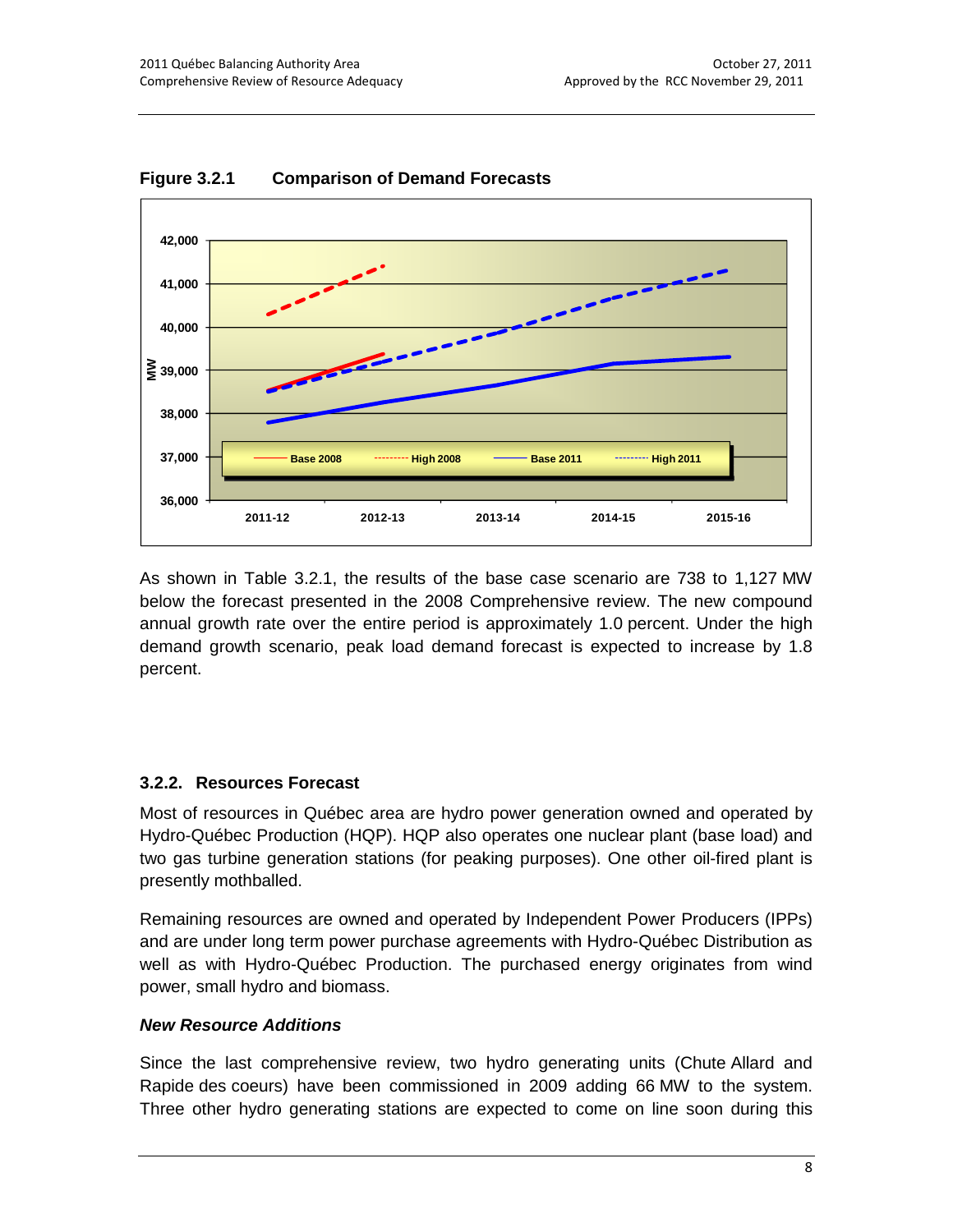assessment period (EM-1-A, 768 MW in late 2011 and La Sarcelle, 150 MW in 2012 – almost a year later than expected in the previous comprehensive review). Finally, the third hydro G.S (La Romaine 2) is under construction and expected to be commissioned for the 2014/15 winter peak period, adding a capacity of 622 MW.

Since the last comprehensive review, Hydro-Québec Distribution launched two call for tenders and one electricity purchase program for new renewable supplies. Another purchase program is to be launched in the next months.

- $\triangleright$  A call for tenders for generation from biomass was launched in April 2009. The selection process lead to the signature of 6 contracts for an installed capacity of 52 MW, to be commissioned by the end of 2012.
- $\triangleright$  A call for tenders for wind power from community projects was launched in April 2009. The selection process lead to the signature of 12 contracts for a wind power installed capacity of 291 MW. The projects will be commissioned from 2013 to 2015.
- $\triangleright$  An electricity purchase program for electricity generated by small hydro plants (50 MW and under) developed in partnership with local and aboriginal communities was launched in July, 2009. The capacity under contract from this program is expected to reach 148 MW. Among the projects selected, three projects (23 MW) are already commissioned, construction began for two of them (48 MW) while contracts regarding other selected projects are still in negotiation. Their commissioning will extend to 2014,
- $\triangleright$  In the next months, another purchasing program for 150 MW of new supplies from biomass generation will be launched. The new capacity should be commissioned by December 2015.

However, the expected amount of installed wind capacity from call for tenders launched before 2008 was reviewed downward. Some projects were abandoned and some other delayed.

In the previous Comprehensive Review, all wind power in the area was completely derated. Since the 2009 interim review, a capacity value at peak equals to 30 percent of installed capacity is used for wind power under contract with Hydro-Québec Distribution. Studies supporting this evaluation have been filed to the Régie de l'énergie du Québec, to the NPCC CP-8 WG and have been presented in 2010 in the  $9<sup>th</sup>$  International Workshop on Large-Scale Integration of Wind Power into Power Systems. Wind power under contract between Hydro-Québec Production and IPPs is still completely de-rated.

Table 3.2.2-1 below summarizes the installed wind capacity and net capacity values at peak for all years of the present review. In 2014/2015, installed capacity is expected to reach about 3,300 MW. This represents about 8 percent of total installed capacity.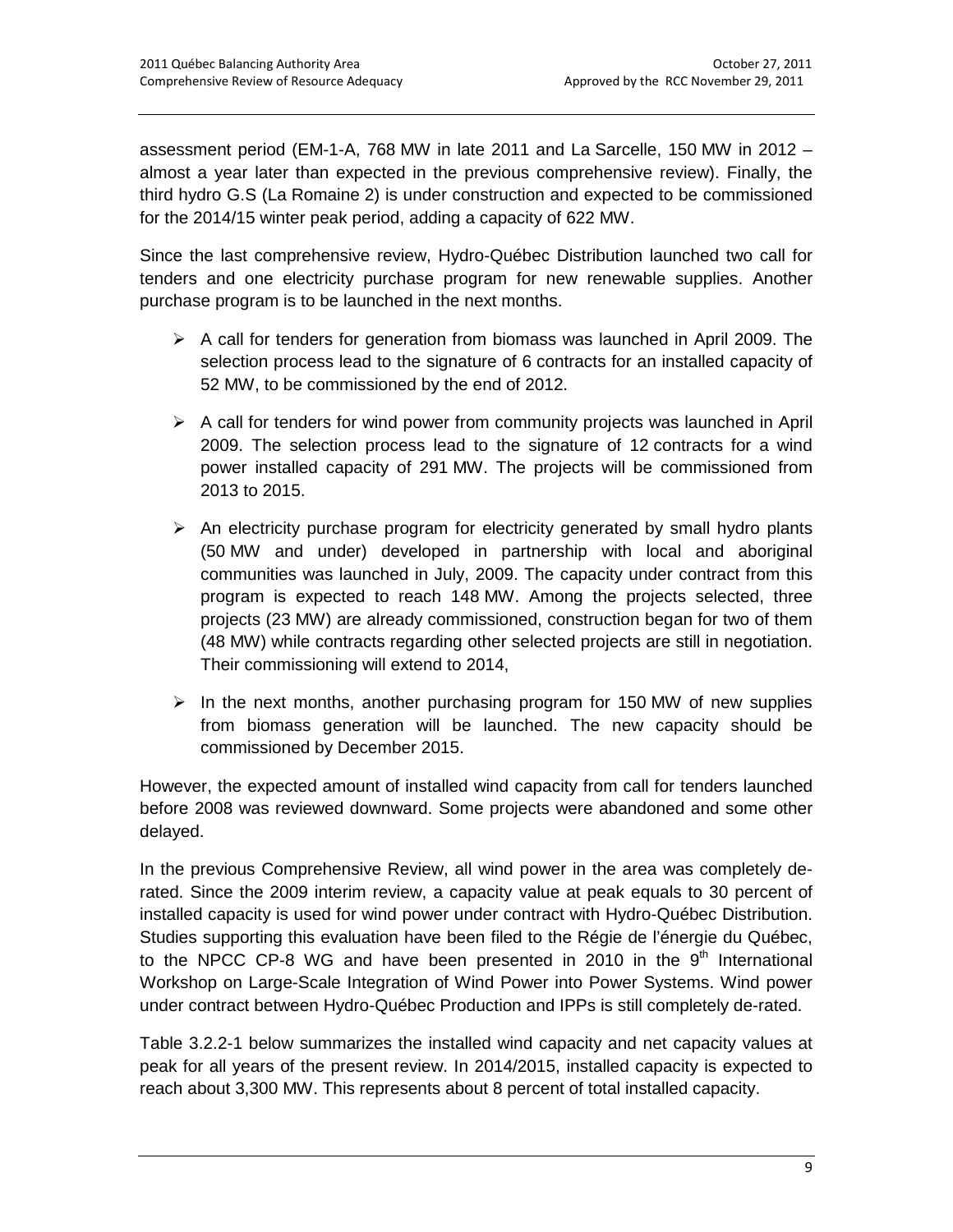| <b>Winter</b> | <b>Wind Installed Capacity</b> | <b>Capacity Value</b> |                   |         |  |
|---------------|--------------------------------|-----------------------|-------------------|---------|--|
| <b>Peak</b>   | HQP $1$                        | HQD <sup>2</sup>      | <b>Area Total</b> | at peak |  |
| 2011 / 2012   | 212                            | 845                   | 1,057             | 254     |  |
| 2012 / 2013   | 212                            | 1,625                 | 1,837             | 487     |  |
| 2013 / 2014   | 212                            | 2,274                 | 2,486             | 682     |  |
| 2014 / 2015   | 212                            | 2,740                 | 2,952             | 822     |  |
| 2015 / 2016   | 212                            | 3,136                 | 3,348             | 941     |  |

| Table 3.2.2-1 | Installed Wind Capacity and Values at Peak (MW) |  |
|---------------|-------------------------------------------------|--|
|               |                                                 |  |

<sup>1</sup>: Completely derated in this review.

 $2:30\%$  Capacity value at peak.

Finally, expected capacity purchases are increased by 100 MW, using the new Variable Frequency Transformer installed at Langlois substation.

#### **Mothballed, Unavailable and Retired Resources**

The Gentilly-2 nuclear station refurbishment of (675 MW) previously planned from spring 2011 to fall 2012 was postponed. It is presently planned between spring 2012 and spring 2014.

Tracy oil-fired G.S unit (150 MW) has been retired and the three other units (450 MW) are mothballed. A six months delay is required to have them back in service, if required.

TransCanada Energy's combined cycle G.S in Bécancour (547 MW) is also mothballed. Each summer, Hydro-Québec Distribution has to make a decision as to whether mothballing will be extended for an additional year or whether the plant will be restarted for the coming winter. In a the base case scenario, the mothballing period is planned to end in December 2015. Operations may restart sooner for capacity requirement purposes.

Purchases from NALCOR at Churchill Falls are reduced by 165 MW (from 4,930 to 4,765 MW).

The load impact of interruptible programs was also adjusted downward according to recent estimations of customer's participation (-70 MW).

#### **Summary of Available Resources**

Table 3.2.2-2 and Fig 3.2.2 show the available resources in the Québec area, as forecasted for the horizon covered by this review. They include a comparison with the Forecasted Resources from the previous Comprehensive Review.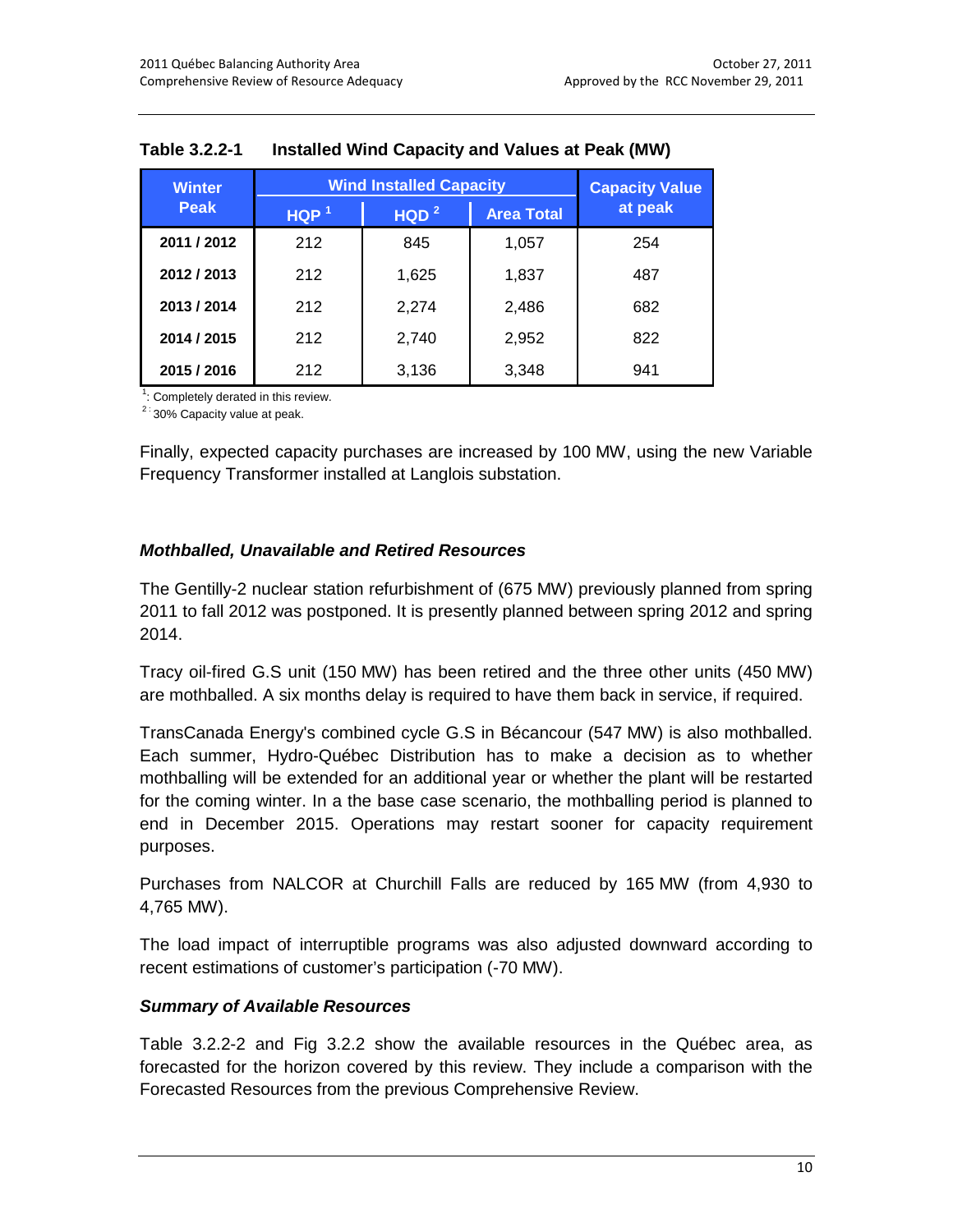| <b>Winter</b><br><b>Peak</b> | 2008<br><b>Comprehensive</b><br><b>Review</b> | <b>2011 Comprehensive</b><br><b>Review</b> | <b>Difference</b> |
|------------------------------|-----------------------------------------------|--------------------------------------------|-------------------|
| 2011 / 2012                  | 43,158                                        | 42,828                                     | $-330$            |
| 2012 / 2013                  | 44,236                                        | 42,666                                     | $-1,570$          |
| 2013 / 2014                  |                                               | 43,029                                     |                   |
| 2014 / 2015                  |                                               | 44,612                                     |                   |
| 2015 / 2016                  |                                               | 45,401                                     |                   |

| Table 3.2.2-2 Comparison of Available Resources 2008 vs 2011 Review (MW) |  |
|--------------------------------------------------------------------------|--|
|                                                                          |  |

The difference between the two reviews is -330 MW for the 2011/2012 peak period and -1,570 MW for the 2012/2013 peak period. In conformity with above descriptions, the major factors explaining these differences are the mothballing of Tracy and TCE thermal plants and the rescheduling of Gentilly II nuclear plant refurbishment. These impacts are partially offset by the contribution of wind power which is newly introduced.



**Figure 3.2.2 Comparison between 2008 and 2011 Resources Assumptions**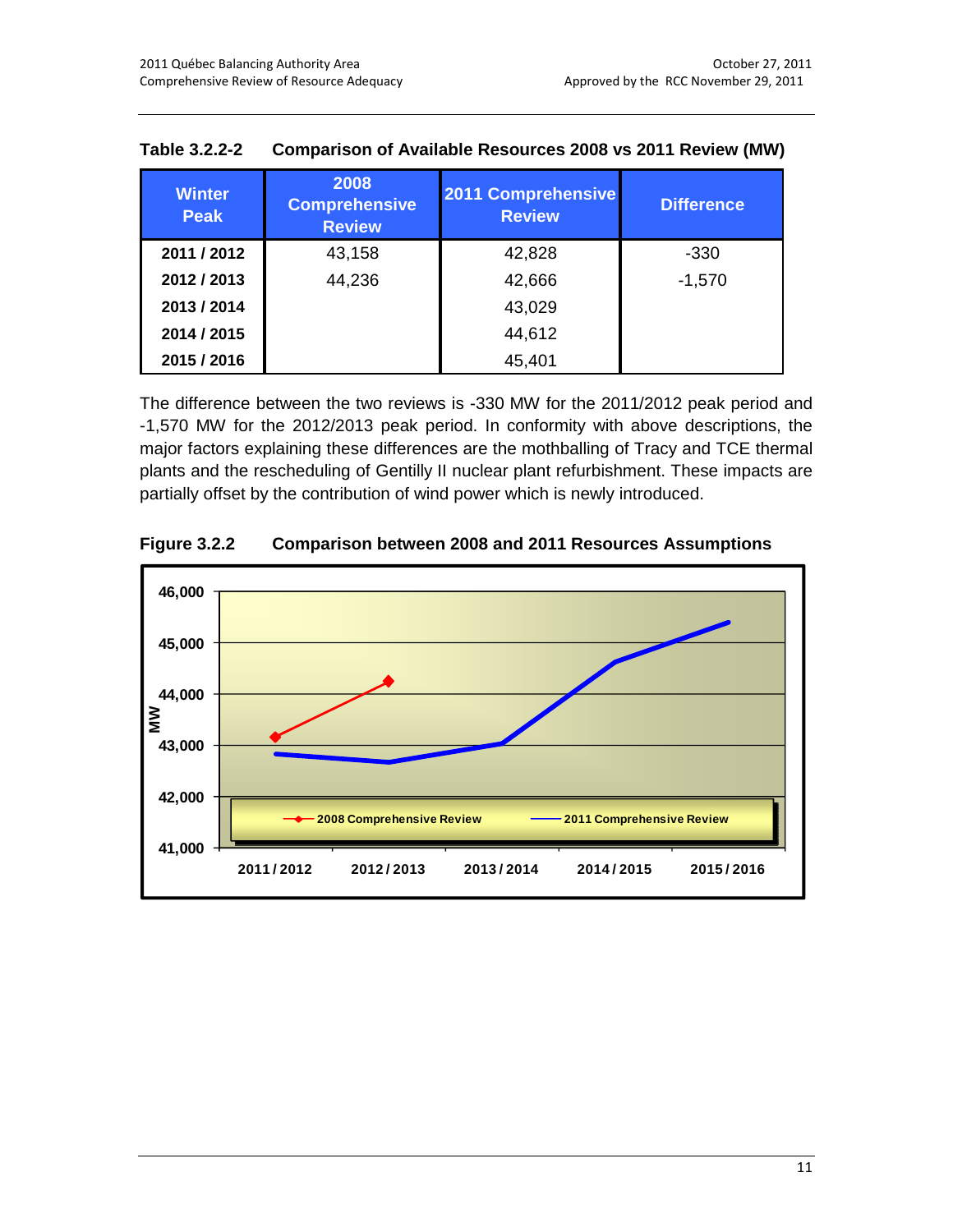## **4. RESOURCE ADEQUACY CRITERION**

### **4.1 Statement of Resource Adequacy Criterion**

In the Québec Balancing Authority Area the NPCC resource adequacy criterion from Directory #1− Design and Operation of the Bulk Power System is used to assess resource adequacy. This criterion reads as follows :

« The probability (or risk) of disconnecting firm load due to resource deficiencies shall be, on average, not more than one day in ten years as determined by studies conducted for each Resource Planning and Planning Coordinator Area. Compliance with this criterion shall be evaluated probabilistically, such that the loss of load expectation (LOLE) of disconnecting firm load due to resource deficiencies shall be, on average, no more than 0.1 day per year. This evaluation shall make due allowance for demand uncertainty, scheduled outages and deratings, forced outages and deratings, assistance over interconnections with neighboring Planning Coordinator Areas, transmission transfer capabilities, and capacity and/or load relief from available operating procedures. ».

## **4.2 Statement of How the Criterion is Applied**

The reliability criterion is used to assess the adequacy of available resources to reliably supply the Québec area's electricity needs. Also, it is used to establish the appropriate Québec Area Required Reserve Margin.

Consideration can be given to Québec's interconnections with New Brunswick, Ontario, New York and New England and the resultant potential for firm capacity purchases which can be assumed. However, for this study, interconnection assistance was not considered to meet the NPCC reliability criterion. More details on this issue are provided in section 5.1.

Generating unit scheduled and forced outages have been assessed by considering actual historical outage data for the 2006-2010 period.

Before any load disconnection will occur, a series of emergency operating procedures (EOPs) will be invoked. In order to properly represent the system operation, EOPs are modeled considering their dispatching order and the amount of load relief or capacity increase. Table 4.2 summarizes the assumptions regarding the load relief from EOPs used for this study.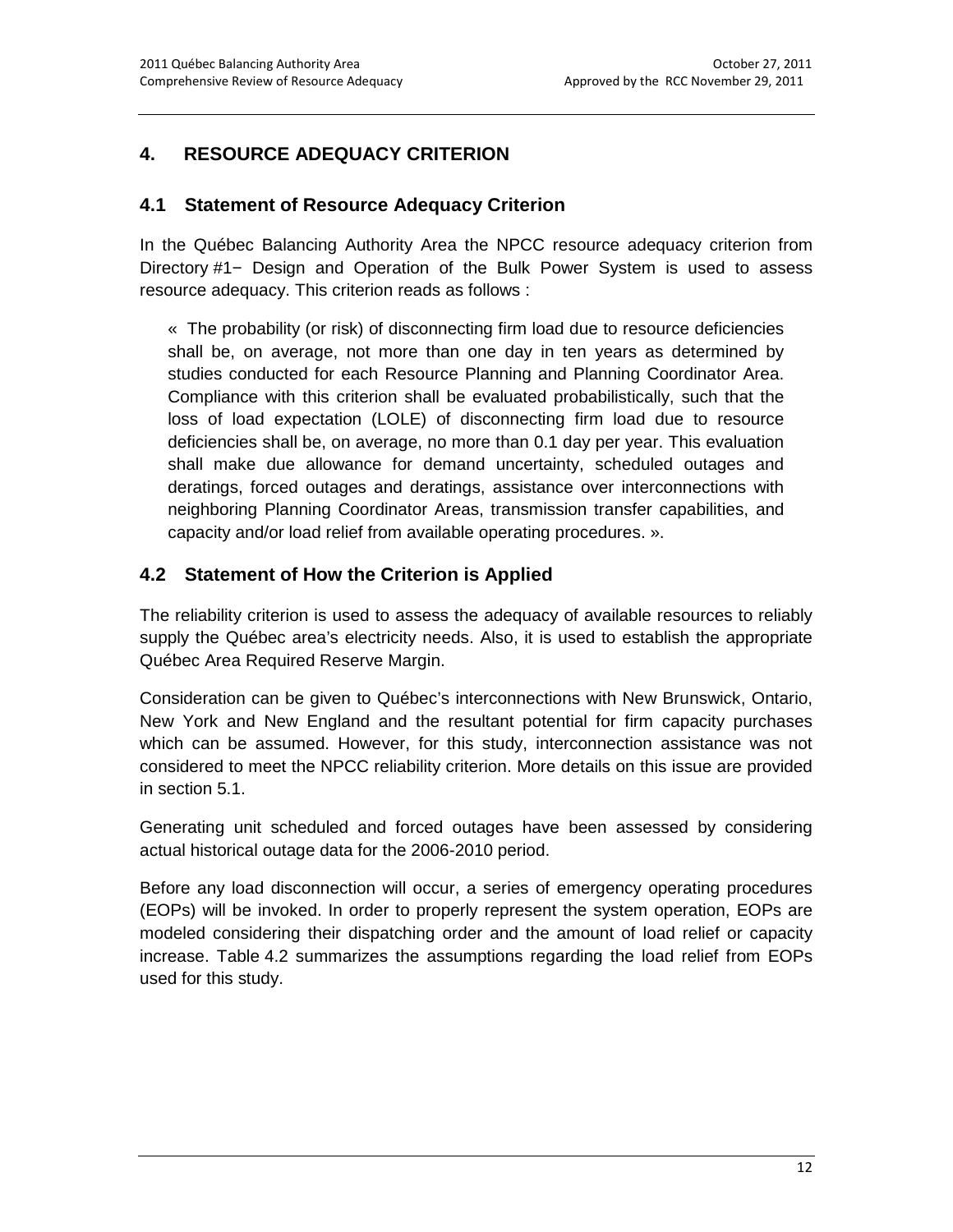| <b>STEP</b>  | <b>PROCEDURE</b>                                                   | <b>EFFECT</b>                          | <b>IMPACT VALUE</b><br><b>IN MW</b> |
|--------------|--------------------------------------------------------------------|----------------------------------------|-------------------------------------|
|              | Interruptible Load Program                                         | Load Relief                            | 1,430                               |
| $\mathbf{2}$ | <b>Emergency Purchases</b>                                         | <b>Increase Capacity</b>               | Varies                              |
| 3            | 30-Minute Reserve Reduction                                        | Allow Operating Reserve to<br>decrease | 500                                 |
| 4            | <b>Voltage Reduction</b>                                           | <b>Load Relief</b>                     | 250                                 |
| 5            | 10 Minute Reserve to the minimum<br>of 250 MW of spinning reaserve | Allow Operating Reserve to<br>decrease | 750                                 |
| 6            | <b>Customer Disconnection</b>                                      | <b>Load Relief</b>                     | As needed                           |

### **Table 4.2 Emergency Operating Procedures**

## **4.3 Resource Requirements to Meet Criterion**

For the purposes of this study, the adequacy of Québec area existing and planned resources is assessed through calculation of the annual LOLE and compared with the 0.1 days/year criterion prescribed by the NPCC Directory #1. The resulting Reserve Margin is therefore set as the Québec Area Reserve Margin Reference. Simulation results show that the Reference Reserve Margin for the 2011/2012 winter peak is about 10 percent.

### **4.4 Comparison of Québec and NPCC Criteria**

The Québec Balancing Authority Area reliability criterion for this review is the same as the NPCC criterion, as defined in Section 4.1.

### **4.5 Resource Adequacy Studies Done Since the 2008 Review**

Every year, Hydro-Québec Distribution produces a report on resource adequacy for the Québec Balancing area.

Moreover, every 3 years, Hydro-Québec Distribution submits to the Québec Energy Board, a Supply Plan which outlines, among other things, a resource adequacy evaluation limited to Hydro-Québec Distribution (which is responsible for all internal load supply in the Quebec area) demand and supply positions on a 10-year time horizon. This report does not include internal suppliers positions regarding their exports to neighbouring areas.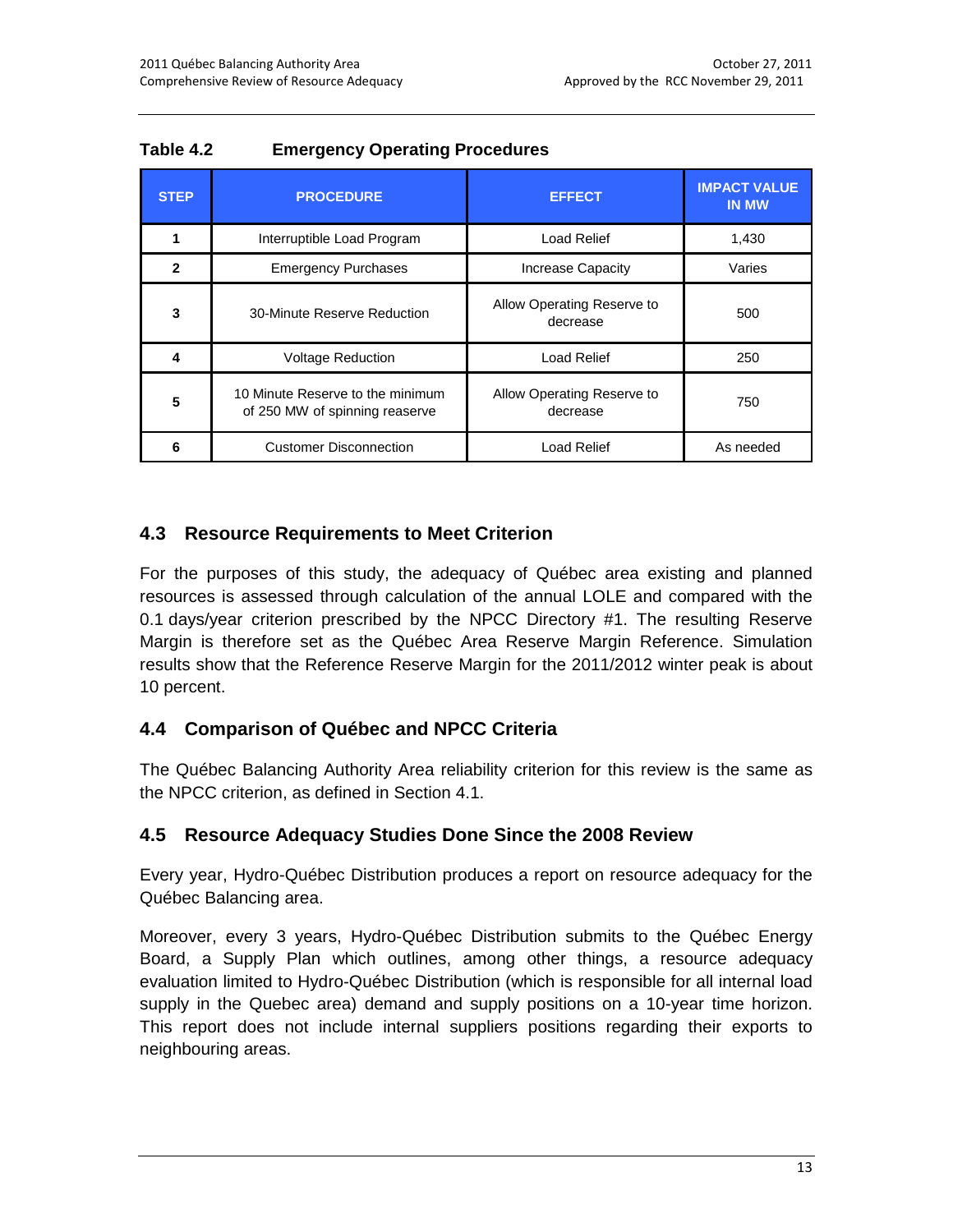Furthermore, for each of the two years following the Supply Plan, HQD files a Progress Report, which includes updated information on demand forecasts, resource availability and a reliability assessment update.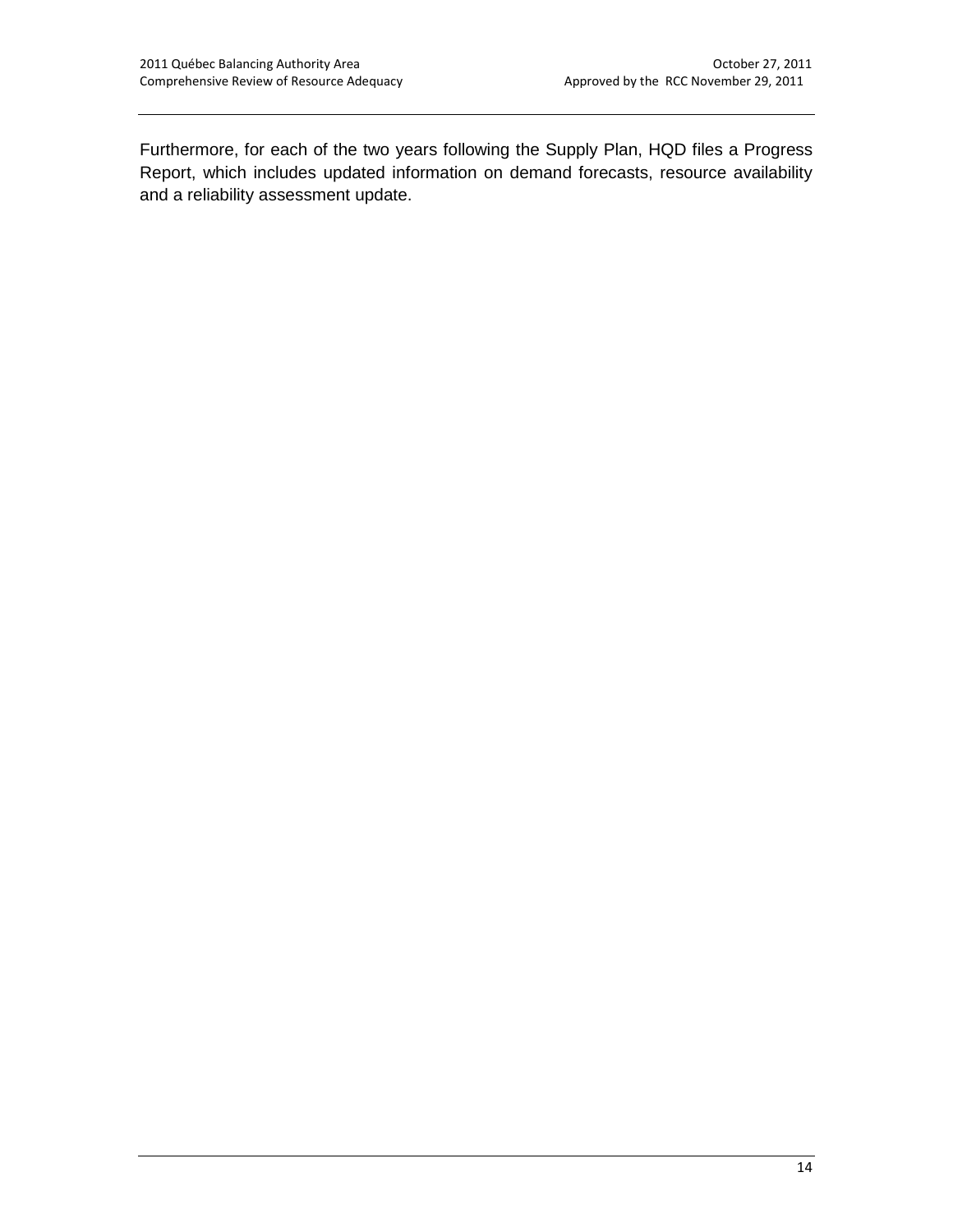## **5. RESOURCE ADEQUACY ASSESSMENT**

## **5.1 Reliability Assessment Based on Base Case Demand Forecast**

Table 5.1.1 shows the LOLE evaluations for the Base Case demand forecast. According to these results, the Québec area will have adequate resources to meet the NPCC criterion through 2015/2016 winter peak period. This was achieved with the inclusion of 1,100 MW of winter firm capacity purchases.

Each year, the Load Serving Entity (HQD), which is responsible for resource adequacy in Québec, will purchase the required amount of capacity on the markets to meet its requirements. In order to secure the appropriate access to capacity located in neighboring areas, HQD has designated the Massena-Châteauguay (1,000 MW) and the Dennison-Langlois (100 MW) interconnections to meet its resource requirements during winter peak period. The Quebec balancing area limits its planned capacity purchases to capacity accessible from summer peaking neighbouring areas having an organized market structure.

Tie benefit potential for the Quebec area in 2015, which is estimated at 2,900 MW<sup>1</sup>, is then not used to comply with resource adequacy criterion.

Results show that the required reserve margin of the Québec area for the 2011/2012 winter peak is around 10 percent.

#### **Table 5.1.1 Planned Resources to meet criteria under Base Case Demand Forecast**

|                       | <b>Planned</b><br>Annual |                   | <b>Planned Reserve</b> |            |                            | <b>Required Reserve</b> |            |                            |
|-----------------------|--------------------------|-------------------|------------------------|------------|----------------------------|-------------------------|------------|----------------------------|
| <b>Winter</b><br>Peak | <b>Resources</b><br>(MW) | peak load<br>(MW) | <b>MW</b>              | $\sqrt{2}$ | <b>LOLE</b><br>(Days/year) | <b>MW</b>               | $\sqrt{2}$ | <b>LOLE</b><br>(Days/year) |
| 2011 / 2012           | 42.828                   | 37.789            | 5.039                  | 13.3       | 0.010                      | 3.638                   | 9.6        | 0.100                      |
| 2012 / 2013           | 42,666                   | 38,248            | 4,418                  | 11.6       | 0.064                      | 3.818                   | 10.0       | 0.100                      |
| 2013 / 2014           | 43,029                   | 38.660            | 4.369                  | 11.3       | 0.079                      | 4.059                   | 10.5       | 0.100                      |
| 2014 / 2015           | 44,612                   | 39.149            | 5,463                  | 14.2       | 0.034                      | 4.448                   | 11.4       | 0.100                      |
| 2015 / 2016           | 45,401                   | 39,313            | 6.088                  | 15.7       | 0.021                      | 4,805                   | 12.2       | 0.100                      |

## **5.2 High Case Demand Forecast**

For the year 2011-2012, the high load scenario is approximately 700 MW higher than the base case load forecast and the difference reaches 2,000 MW for the winter 2015-2016.

<sup>&</sup>lt;sup>1</sup> NPCC CP-8 Working Group, Review of Interconnection Assistance Reliability Benefits, April 2011, 18 pages. Reported results are based on At "Criteria" assumption.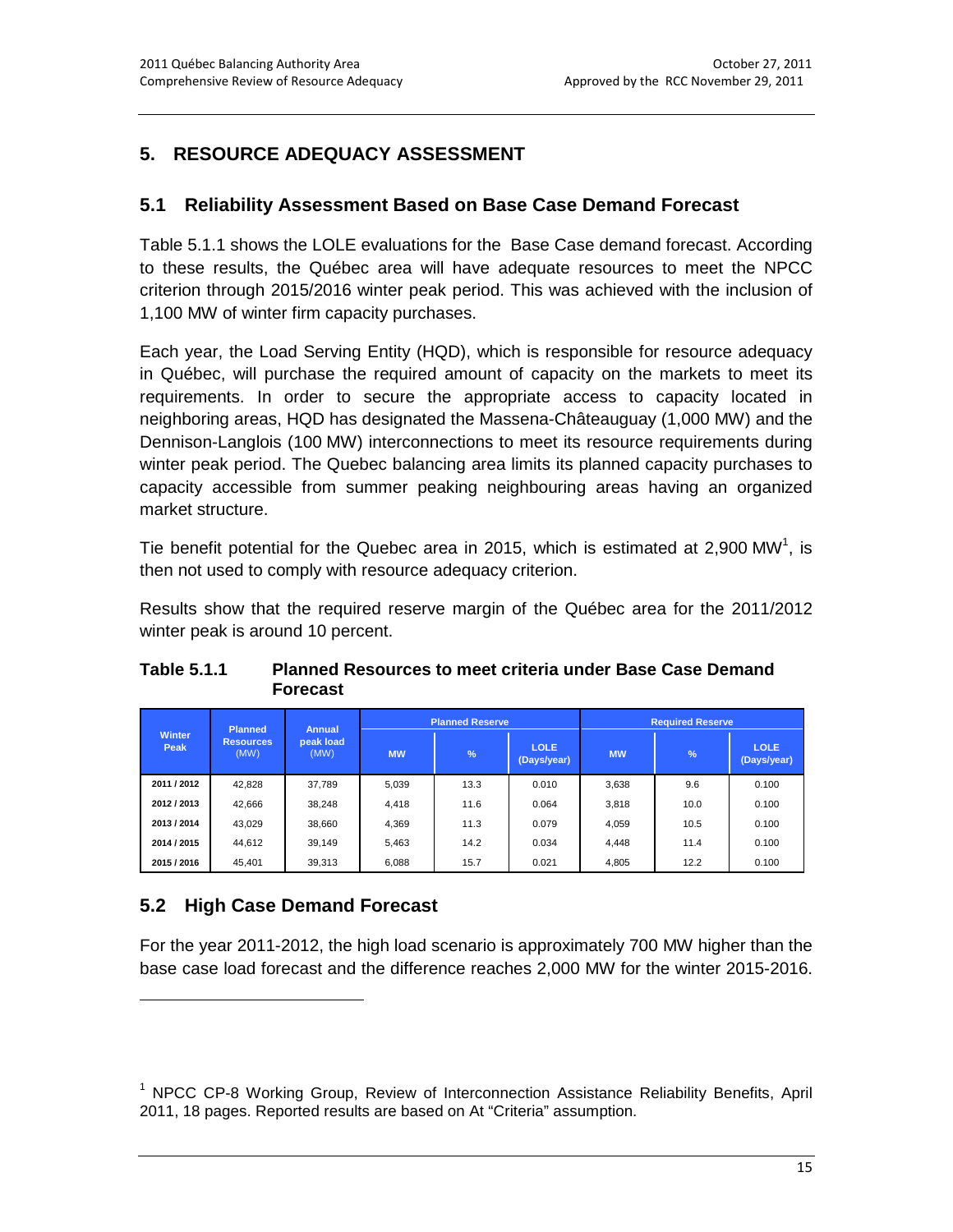On average over the forecast period, Québec load is expected to increase by about 1.8 percent annually under the high case demand forecast.

For the last years covered by this review, a significant part of the gap between base case and high case is due to large industrial projects which require special approval for normal tariff application. The rest of the difference is driven by population growth, internal consumption of goods and services, exports, general economic activity and the price of fossil fuels.

The upper bound of the high case scenario has ten percent probability of being exceeded. This is an extreme level that could occur if the economy will show a strong growth.

### **5.2.1. LOLE Values, High Case Demand Forecast**

Table 5.2.1 shows that under the high case demand forecast, the Québec area will have adequate resources to meet reliability criterion of 0.1 days/year of loss of load expectation for the peak periods 2012, 2013, 2015 and 2016 of this assessment. However , the balancing area would need additional resources to achieve reliability level for the peak period 2014.The additional resources needed are estimated to be around 350 MW. Available resources in such a scenario are described in section 5.3.

Table 5.2.1 shows the planned resources to meet criteria under the high case load forecast.

|                    | <b>Planned</b><br><b>Resources</b><br>(MW) | <b>Annual</b><br><b>Peak Load</b><br>(MW) | <b>Planned Reserve</b> |      |                              |  |
|--------------------|--------------------------------------------|-------------------------------------------|------------------------|------|------------------------------|--|
| <b>Winter Peak</b> |                                            |                                           | <b>MW</b>              | $\%$ | <b>LOLE</b><br>(Days / year) |  |
| 2011 / 2012        | 42,828                                     | 38,491                                    | 4,337                  | 11.3 | 0.028                        |  |
| 2012 / 2013        | 42,666                                     | 39,196                                    | 3,470                  | 8.9  | 0.091                        |  |
| 2013 / 2014        | 43,029                                     | 39,856                                    | 3,173                  | 8.0  | 0.161                        |  |
| 2014 / 2015        | 44,612                                     | 40,674                                    | 3,938                  | 9.7  | 0.080                        |  |
| 2015 / 2016        | 45,401                                     | 41,312                                    | 4,089                  | 9.9  | 0.076                        |  |

| <b>Table 5.2.1</b> | Planned Resources to meet criteria under High Case Demand |
|--------------------|-----------------------------------------------------------|
|                    | <b>Forecast</b>                                           |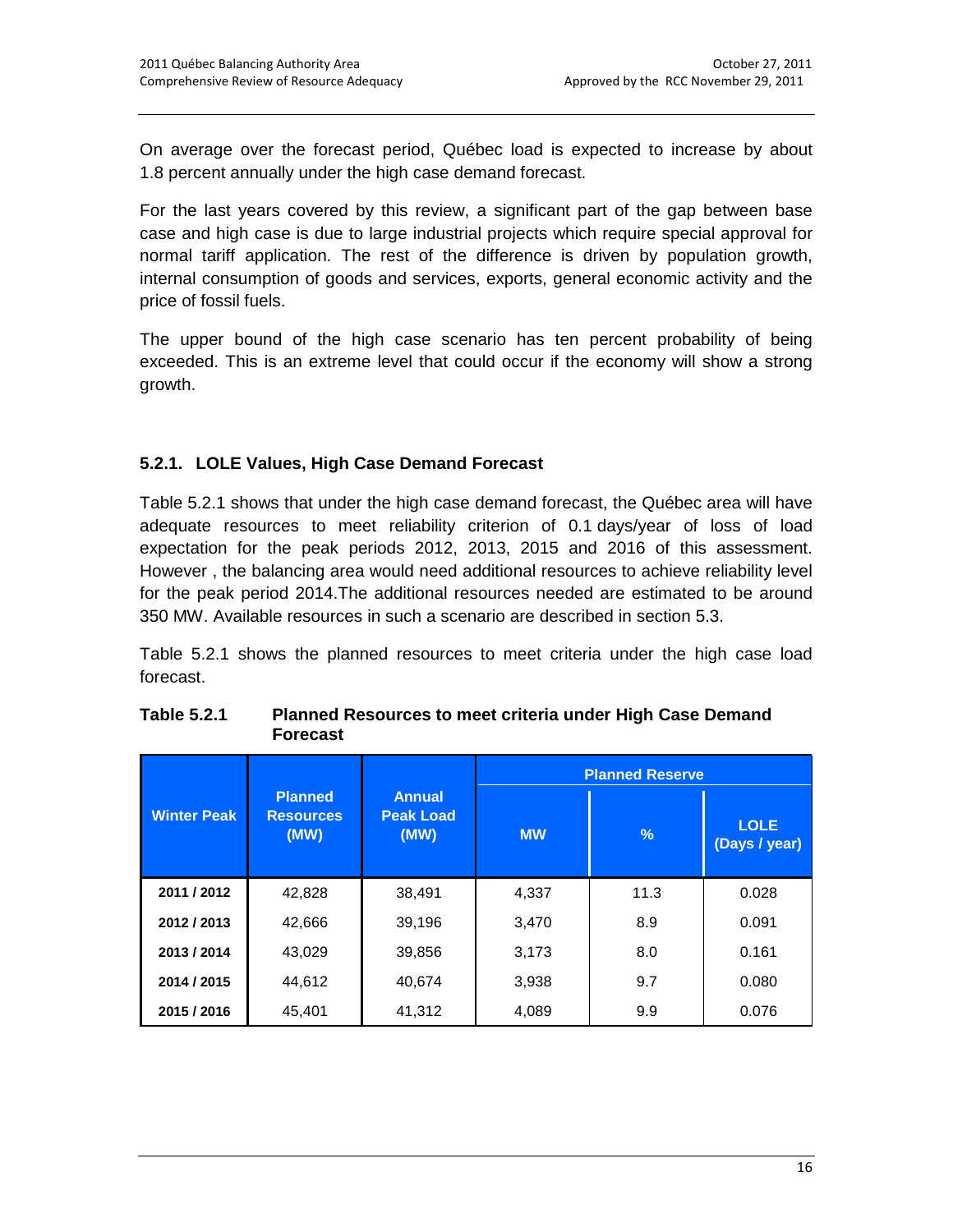# **5.3 Contingency Mechanisms for Managing Demand and Resource Uncertainties**

Supply planning involves some uncertainty related to demand as well as resources. The latter could be limited (few counterparts) or insufficient in relation to the required quantities.

If, in any case, the expected required reserve would fall below critical level, it is possible to call back, within a 6 months delay, some resources which are considered mothballed in this review (TCE combine cycle plant and Tracy oil fired generation). Both resources would add approximately 1,000 MW of installed capacity in the Québec area. These resources are not included in the simulations presented in section 5.2.1. Moreover, in a high case scenario, additional call for tenders could be launched.

# **5.4 Impacts of Major Proposed Changes to Market Rules on Area Reliability**

In the Quebec area, there are no structured short term (daily, hourly or real time) electricity market. Most of new supplies are contracted by HQD through long term PPAs. Neither the quantity of available capacity nor the energy dispatched are based on market ability to react to price signals. There are no expected changes to the existing electricity market structure.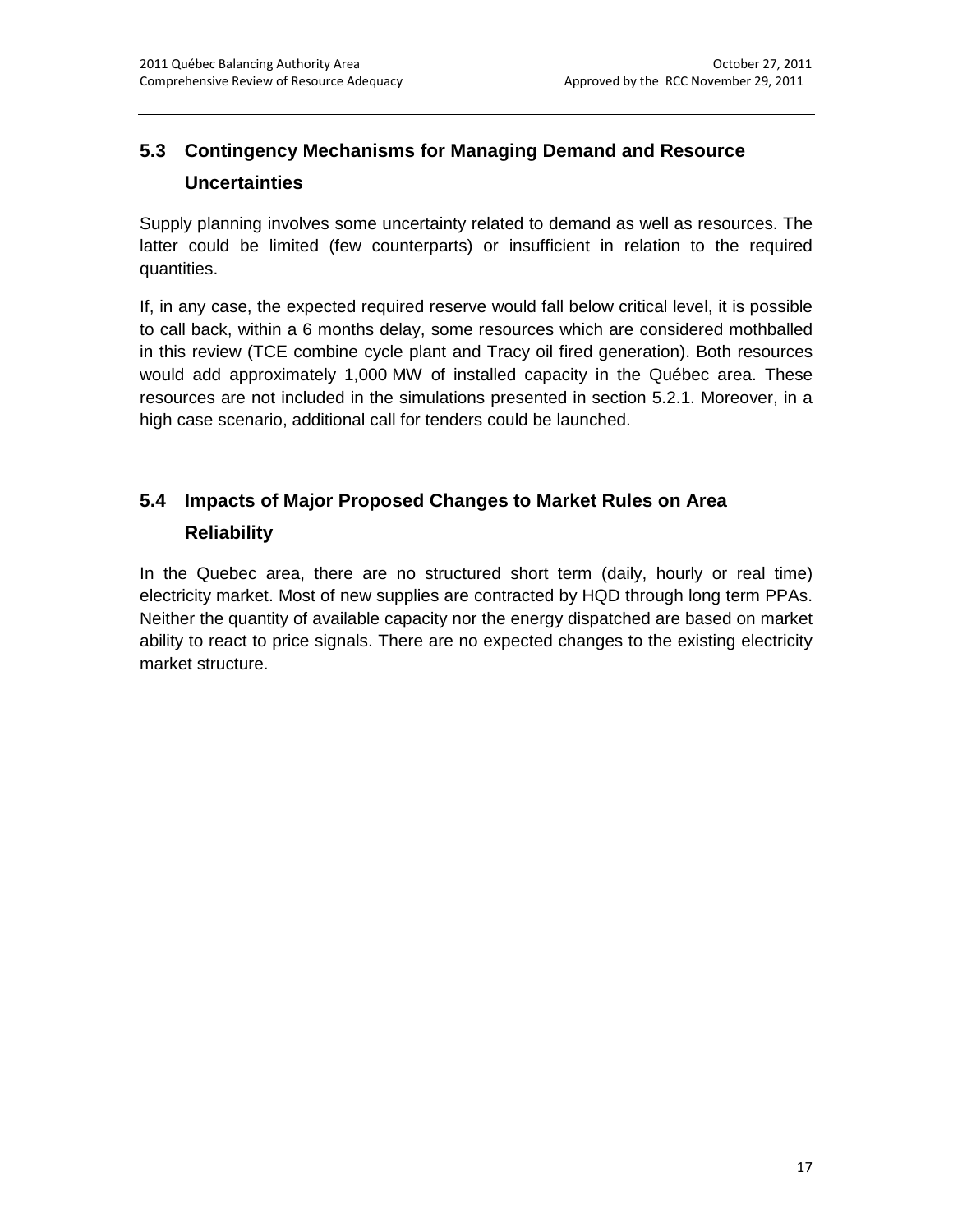## **6. PROPOSED RESOURCE MIX**

# **6.1 Reliability Impacts of Capacity Mix, Demand Resource Response, and Transportation or Environmental Considerations**

Table 6.1 and Figure 6.1 show the expected available generation capacity mix at winter peak period for each year of this review. The information regarding existing and future resources as of September 2011 have been used for this evaluation.

**Table 6.1 Québec Available Capacity Mix by Fuel Type (MW)** 

| <b>Fuel Type</b> | 2011 / 2012 | 2012 / 2013 | 2013 / 2014 | 2014 / 2015 | 2015 / 2016 |
|------------------|-------------|-------------|-------------|-------------|-------------|
| <b>Hydro</b>     | 39,393      | 39,567      | 39,684      | 40,377      | 40,450      |
| <b>Nuclear</b>   | 620         | $\mathbf 0$ | $\Omega$    | 700         | 700         |
| <b>Thermal</b>   | 716         | 716         | 716         | 716         | 1,263       |
| <b>Biomass</b>   | 165         | 216         | 267         | 317         | 367         |
| Wind $1$         | 1,057       | 1,837       | 2,486       | 2,952       | 3,348       |
| Total            | 41,951      | 42,336      | 43,153      | 45,062      | 46,128      |

 $1$ : For wind, theses numbers correspond to installed capacity.



### **Figure 6.1 Québec Available Capacity Mix by Fuel Type ( %)**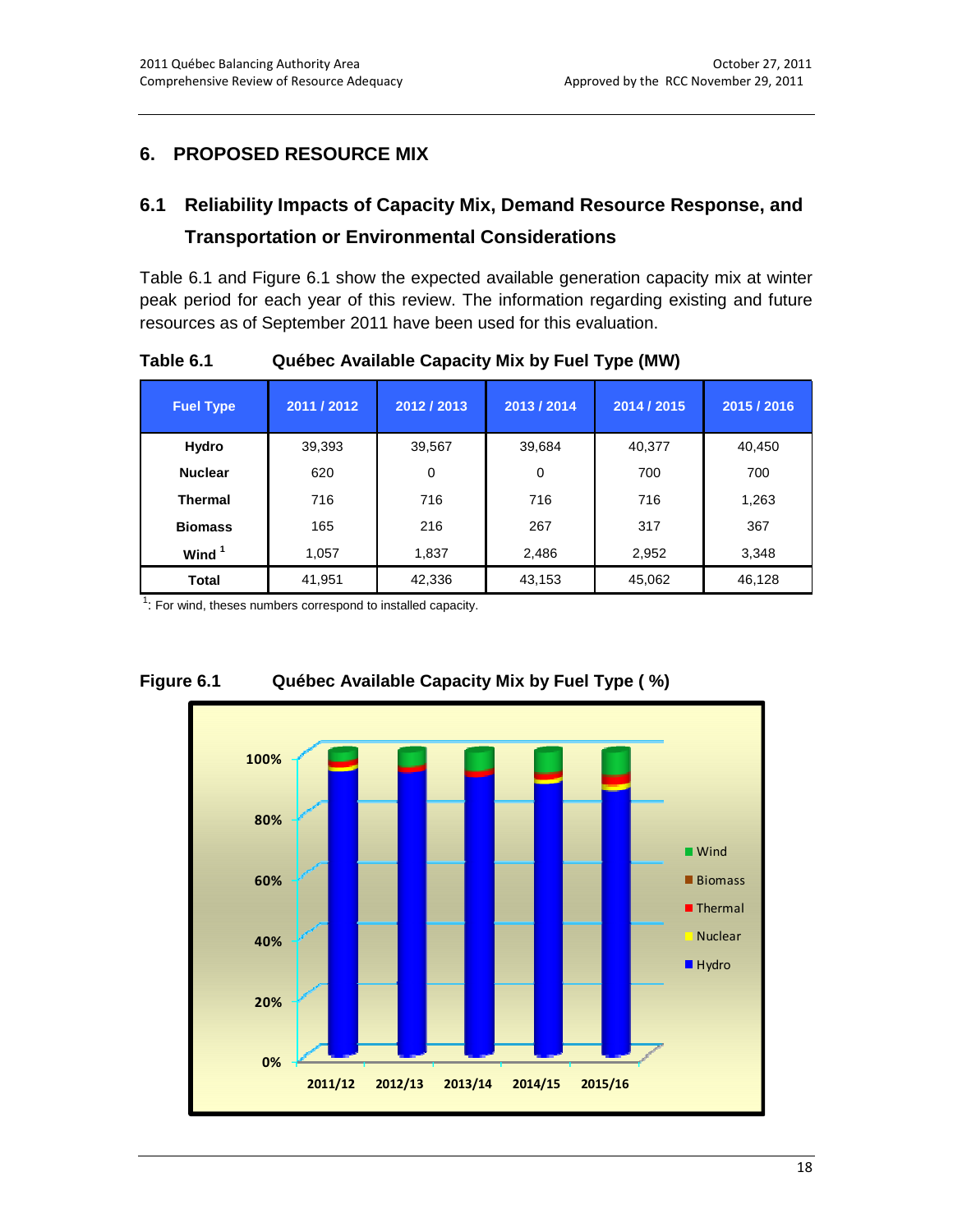# **6.2 Available Mechanisms to Mitigate Reliability Impacts of Capacity Mix, Demand Resource Response, Transportation and/or Environmental Considerations**

Québec area's energy requirements are met for the greatest part by hydro generating stations, located on different river systems and scattered over a large territory. The major plants are backed by multiannual reservoirs (water reserves lasting more than one year).

Due to those multi-year reservoirs, a single year of low water inflow cannot adversely impact the reliability of energy supply. However, a series of few consecutive dry years may require some operating measures as the reduction of exports, or the start-up of Tracy thermal plant which is presently mothballed.

To assess its energy reliability Hydro-Québec has developed an energy criterion stating that sufficient resources should be available to go through a sequence of 2 consecutive years of low water inflows totalling 64 TWh or a sequence of 4 years totalling 98 TWh, and having a 2 percent probability of occurrence. The use of operating measures and the hydro reservoirs should be managed accordingly. Reliability assessments based on this criterion are presented three times a year to the Québec Energy Board. Such documents can be found on the Régie de l'Énergie du Québec website<sup>2</sup>.

Fuel supply and transportation is not an issue in Québec. With the exception of Trans-Canada Energy plant (547 MW) which is presently mothballed, fossil fuel generation is used for peaking purpose only and adequate supplies are stored nearby.

Under normal contract provisions, TCE should be operated with firm gas transportation service, in order to ensure the appropriate gas supply over the winter season.

No other conditions that would create supply reductions are expected for the period covered by this assessment.

# **6.3 Reliability Impacts Related to Compliance with Provincial Requirements**

Few years ago, the province of Québec became a member of Western Climate Initiative (WCI). According to the Québec commitments regarding WCI, a system of emission rights has to be implemented in the upcoming years. A preliminary version of rules

<sup>&</sup>lt;sup>2</sup> http://www.regie-energie.qc.ca/audiences/Suivis/Suivi\_HQD\_CriteresFiabilite\_D-2008-133.html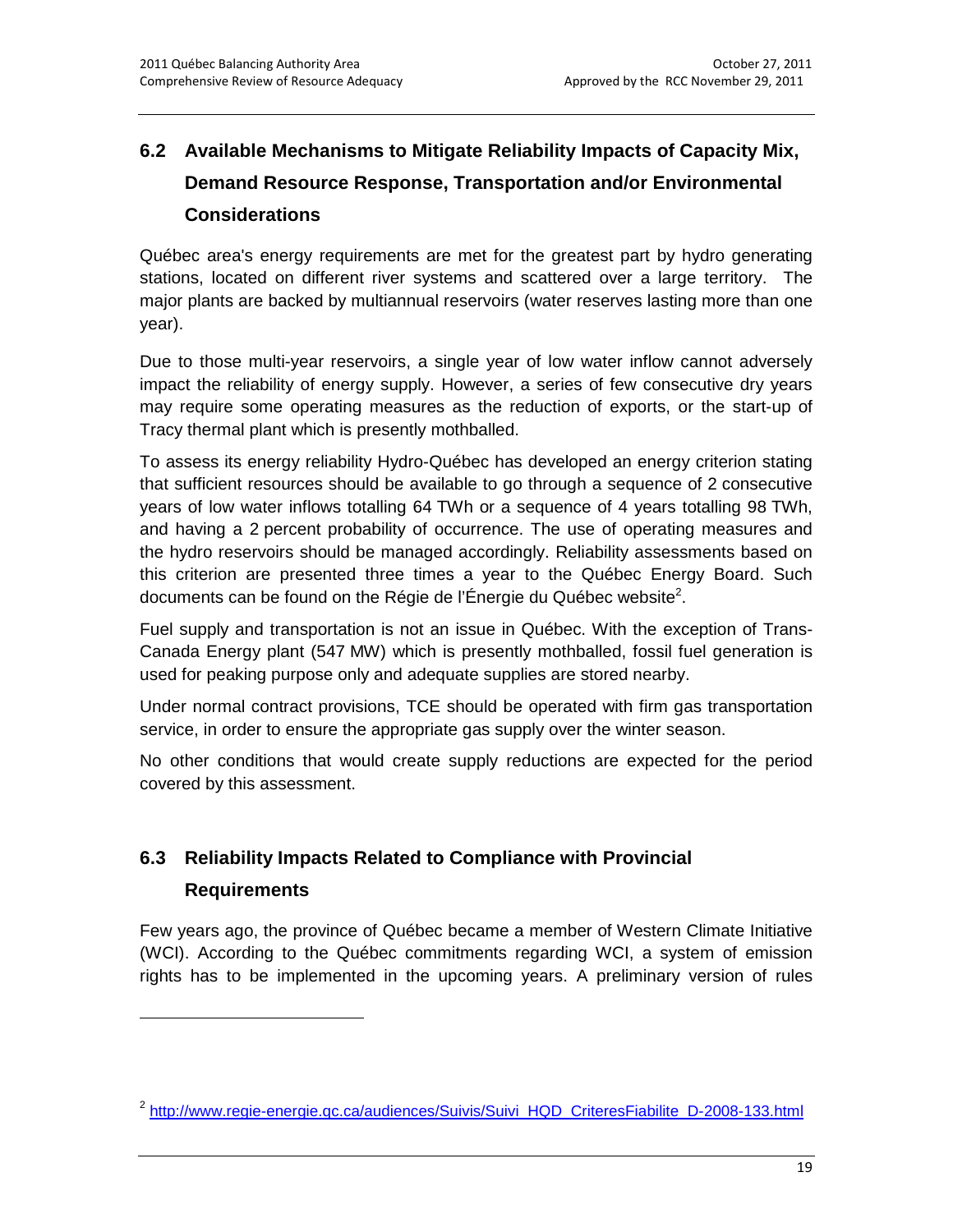driving such emission rights was published last summer and provisions included would impose emission fees to electricity generators. However, according to these preliminary provisions, there is no emission cap imposed for electricity industry. Thus, the reliability of supplies from thermal plants would not be adversely affected.

Moreover, in Quebec, the electricity generation is predominantly hydro. Indeed, over 90 percent of production is hydroelectric. Emissions of greenhouse gases from this type of generation, is negligible compared to other generation sources such as combine cycles using natural gas.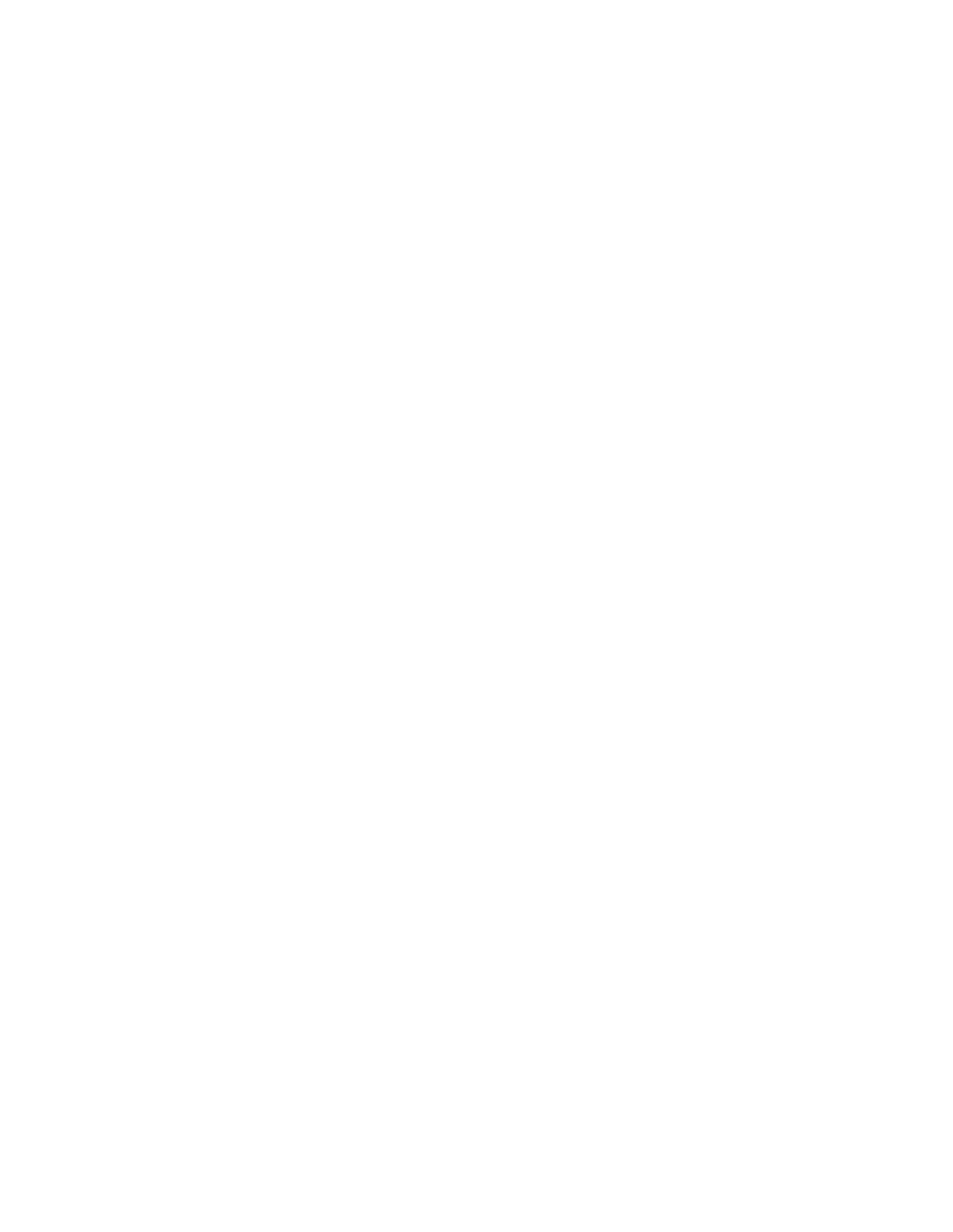**APPENDIX : DESCRIPTION OF RESOURCE RELIABILITY MODEL**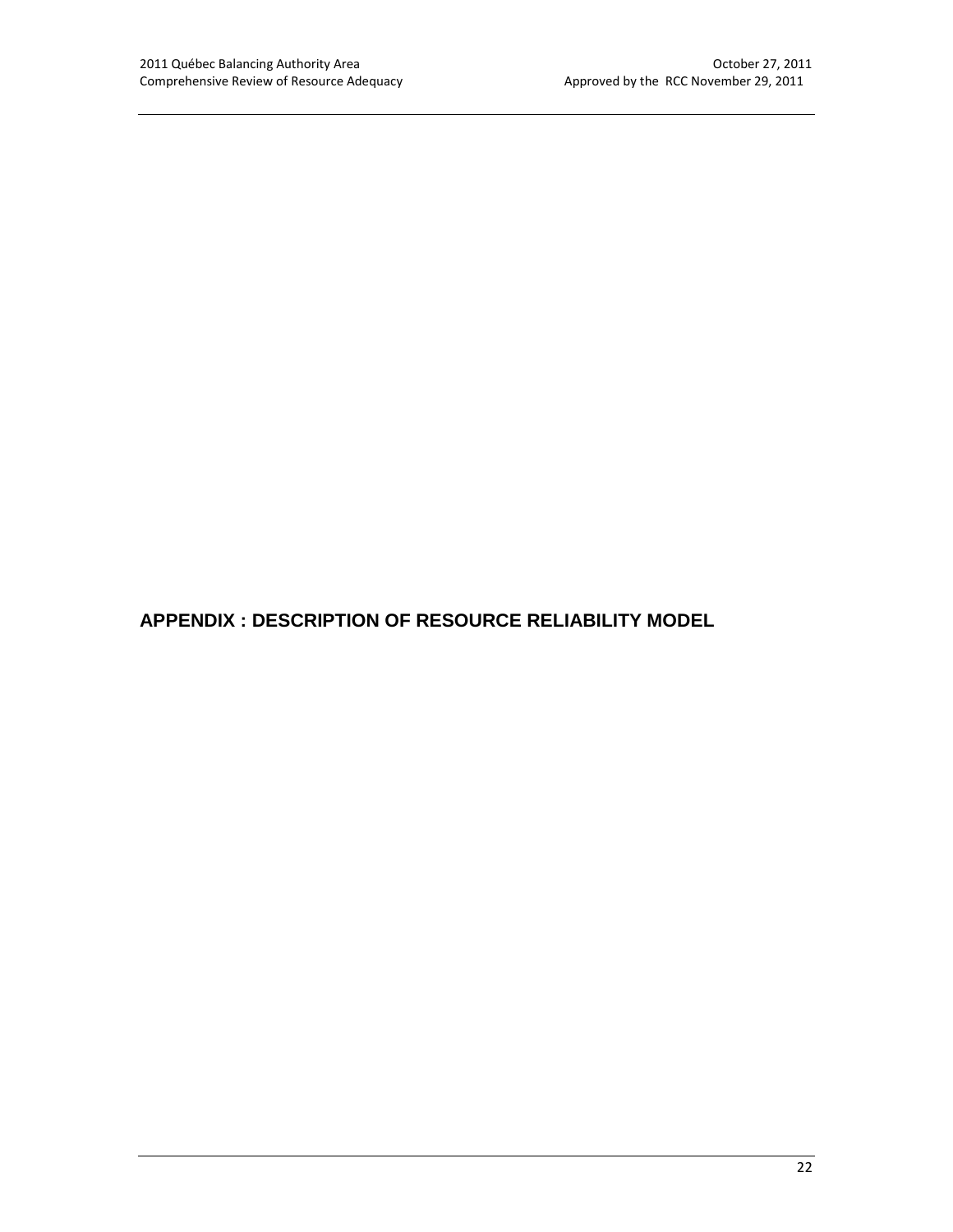### **APPENDIX**

The GE MARS model is used for the purpose of this review. This model uses a sequential Monte Carlo simulation to assess the reliability of a system comprised of a number of interconnected areas containing generation and load. This Monte Carlo process simulates each targeted year repeatedly (multiple replications) to evaluate the impacts of a wide range of possible random combinations of load and generator outages. The transmission system is modeled in terms of transfer limits (constraints) on the interfaces between interconnected areas.

Chronological system operating margins are developed by combining randomly generated operating states of the generating units and inter-area transfer limits with the hourly chronological loads. The model can compute various reliability measurements, including Loss Of Load Expectation (LOLE) which is selected as the principal reliability metric.

For each hour of the year, the program computes the isolated area margins based on the available capacity and demand in each area. GE MARS then uses a transportation algorithm to determine the extent to which areas with negative margin can be assisted by areas having positive (excess) margin, subject to the available transfer constraints between the areas. The program collects the statistics for computing the reliability indices, and proceeds to the next hour. After simulating all of the hours in the year, the program computes the annual indices and tests for convergence. If the simulation has not converged to an acceptable level, it proceeds to another replication of the year under study.

## **1. LOAD MODEL**

## **1.1 Description and Basis of Period Load Shapes**

GE MARS model employs an 8760 hours chronological subarea load model. The load model currently used relies on an actual year of historical loads of 2002/2003. This model is then scaled up to the winter peak for the future years being analyzed.

The Québec peak load forecast is based on normal weather conditions. For this purpose, a 36 year long reference period (1971-2006) is used to assess average temperatures. Historical temperature data are adjusted for a global warming effect of  $0.30\text{C}$  (0.54 $\text{F}$ ) per decade starting in 1971. Moreo ver, each year of historical climatic data is shifted up to ±3 days to gain information on conditions that occurred during either a weekend or a week day. Such an exercise generates a set of 252 different demand scenarios. The base case scenario is the arithmetical average of the peak hour in each of those 252 scenarios.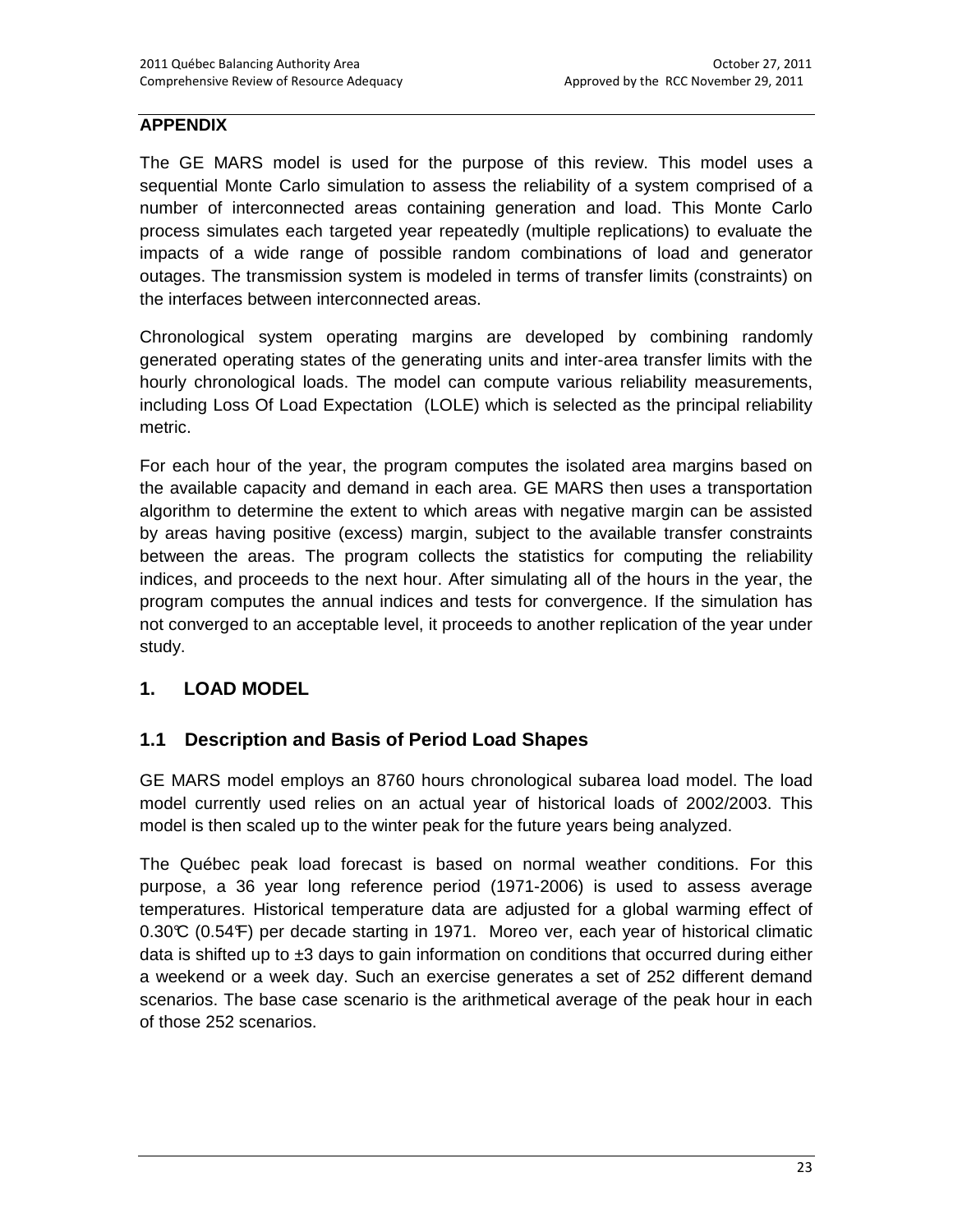## **1.2 Load Forecast Uncertainty**

Load Forecast Uncertainty (LFU) includes weather and load uncertainties. The same set of 252 scenarios described here above are used to assess demand uncertainties resulting from weather. Load uncertainty is due to the inherent inability to perfectly forecast economic variable evolution, demographics, energy and inherent modeling errors. These variables impact the demand forecast. Overall uncertainty is defined as the independent combination of climatic uncertainty and load uncertainty.

In the MARS model, load forecast uncertainty is modeled through the load forecast multipliers. These multipliers are directly derived from the distribution of the load. For each multiplier, a probability of the load level occurring is associated. There is a set of seven probabilities that allows to represent adequately the distribution of the load. The probability distribution of the load is assumed to follow a normal distribution with slight asymmetry. The analysis of the distribution of the load has shown that the probability that the forecast exceeds two standards deviation is very low. Therefore, for load uncertainty modeling purposes, an asymmetric normal distribution limited to two standards deviations is assumed. Reliability indices were calculated at each load level around the mean value (mean, mean -2SD, mean - 1.77SD, mean ±0.88SD, mean +1.97SD, mean+2SD) .

## **1.3 Demand and Energy Projects of Interconnected Entities**

The loads and resources of interconnected entities within the area that are not members of the area were not considered.

### **1.4 Demand -Side Management**

The demand forecast presented in section 3.2.1 takes into account the impact of energy savings on sales and capacity requirements. These consist of:

- Energy efficiency trends already included in the demand forecast models;
- The programs implemented in the past;
- The energy efficiency measures to be deployed and those remain active during the five years covered by this review.

Forecasts also take into account the load shaving resulting from residential dual energy. This program is handled in the same way as energy savings: it is not included as a resource but its impact on peak demand (870 MW) is included in demand forecasts.

Other interruptible load programs specifically designed for peak shaving and fully dispatched by the system operator are included as resources.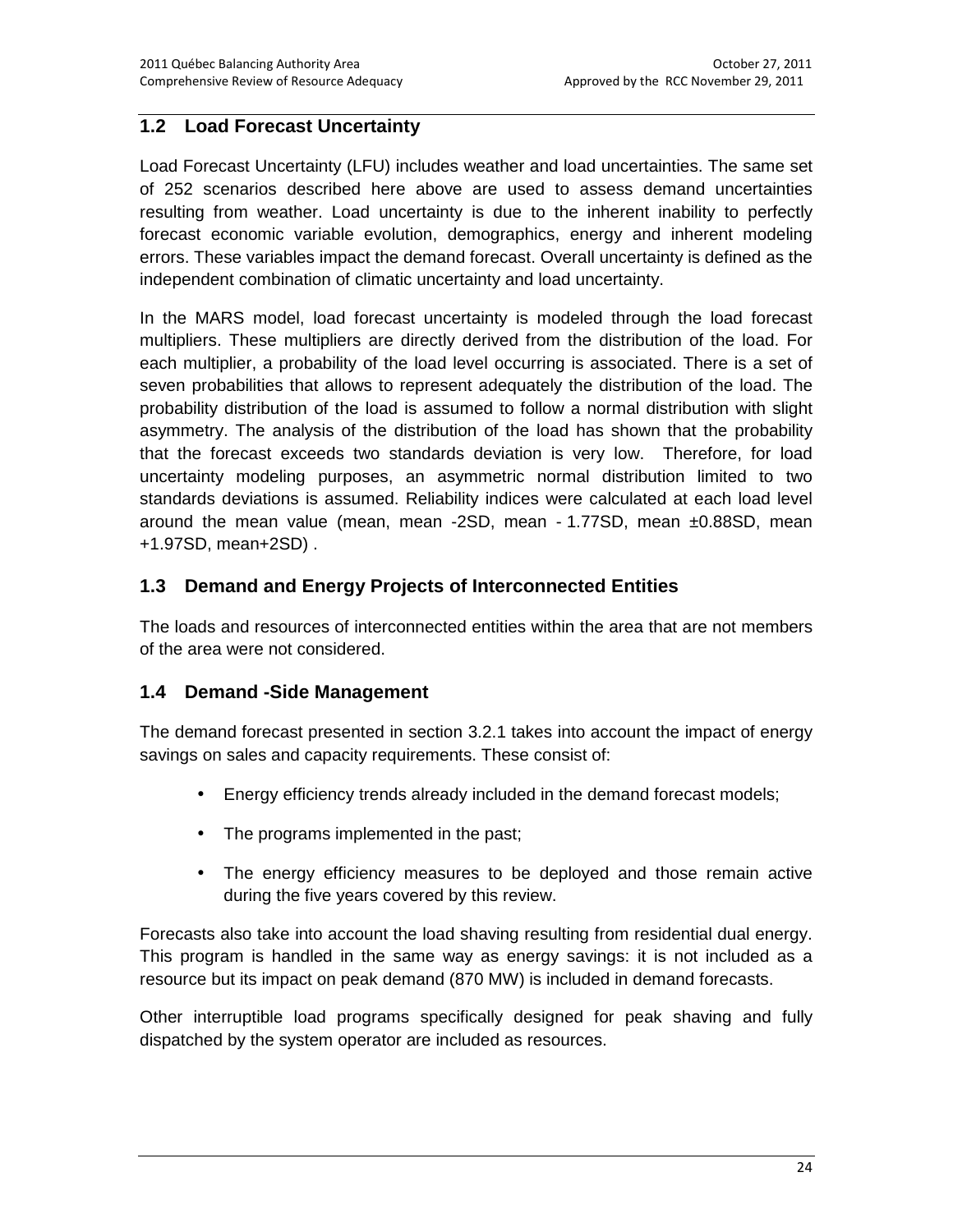In the area of load management and peak shaving, new opportunities can be created by the introduction of advance metering infrastructures and are not taken into account in the forecast used in this review.

A better temporal understanding of customers' consumption profiles will allow Hydro-Québec Distribution to take advantage of new opportunities and develop solutions that take the customers' situation into account, while being beneficial for both the customer and Hydro-Québec Distribution. Hydro-Québec Distribution will also be able to provide its customers with equipment, accessories and measurements in relation to their behavior.

Hydro-Québec Distribution recently filed an application to obtain approval for a remotemetering project. This project consists in replacing the existing fleet of meters over the short term, installing an advanced metering infrastructure, and deploying a telecommunications platform. If the Régie de l'énergie du Québec approves this major project, Hydro-Québec Distribution will be able to identify promising business opportunities and possibly develop load management options provided that these meet actual customers' needs in a cost-effective manner. In the meantime, Hydro-Québec Distribution will be pursuing its monitoring and prospecting activities.

| <b>Winter</b><br><b>Peak</b> | <b>Energy savings</b><br>(MW) |  |  |
|------------------------------|-------------------------------|--|--|
| 2011 / 2012                  | 110                           |  |  |
| 2012 / 2013                  | 280                           |  |  |
| 2013 / 2014                  | 440                           |  |  |
| 2014 / 2015                  | 600                           |  |  |
| 2015 / 2016                  | 760                           |  |  |

#### **Table A-1.4 Incremantal Impact of Energy Savings on Forecasted Winter Peak Power Requirements (in MW)**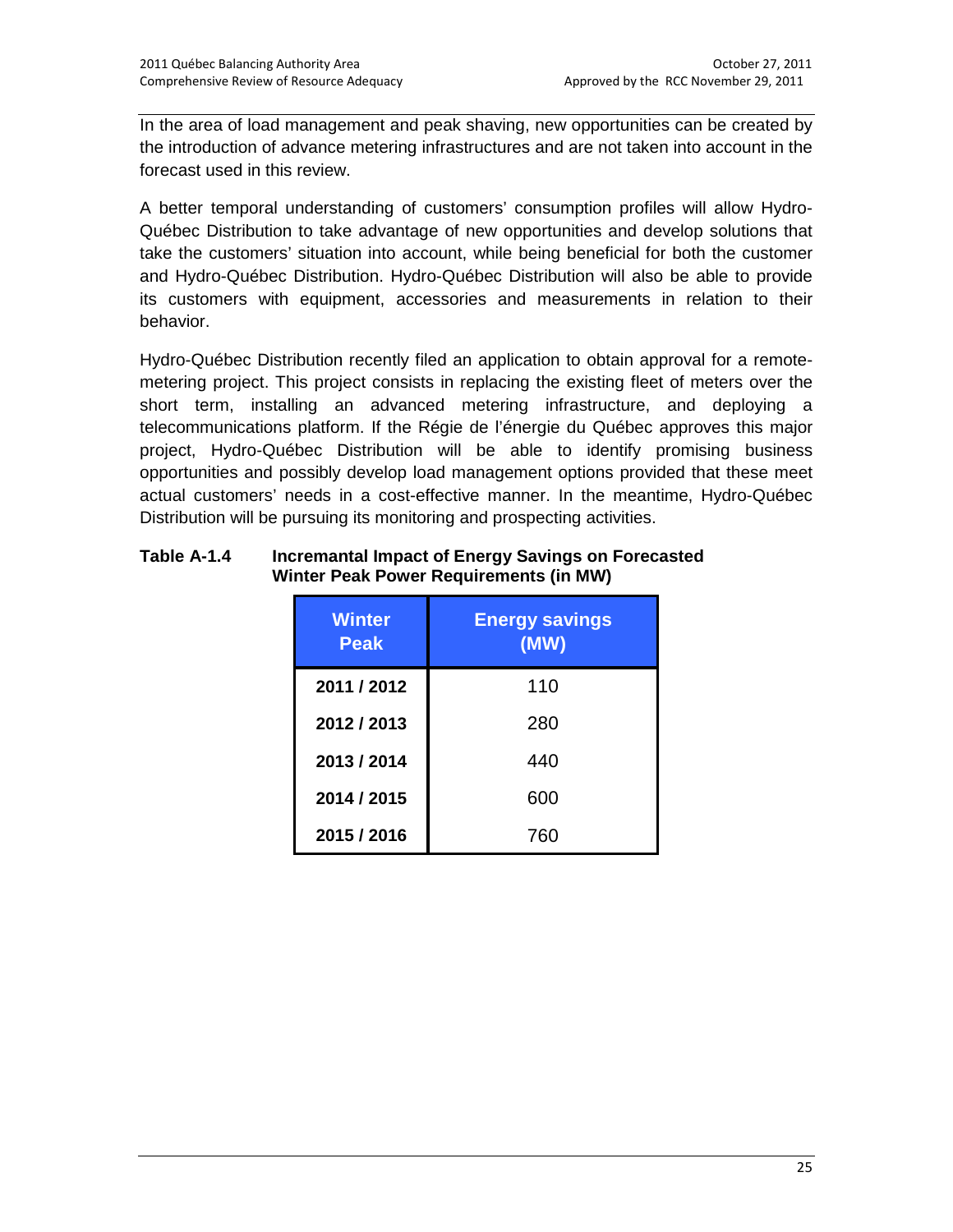## **2. SUPPLY-SIDE RESOURCE REPRESENTATION**

The MARS model has the capability to model different types of resources used in the Quebec area: hydroelectric, thermal, wind and demand management resources.

For each generation unit modeled, the installation and retirement dates and planned maintenance requirements must be specified. Other data such as maximum rating, forced outage rates, and net modification of the hourly loads depend on the unit type. The planned outages for all types of units in the MARS model can be specified by the user or automatically scheduled by the program on a weekly basis.

## **2.1.1. Definitions**

For Hydro units with installed Capacity larger than 30 MW, Demonstrated Maximum Net Generating Capability (DMNC) is defined as the net output a unit can sustain over a specified period modified for month limitations. The DMNC can sustain two consecutive hours per month, for the period October through May, and four consecutive hours per month, for the period June through September. This definition may seem optimistic but proper use of the reservoirs usually make this capacity available daily. DMNC varies from month to month. Beauharnois (1,727 MW), Les Cèdres (119 MW) and Carillon (602 MW) generating stations are not modeled according to this definition. The specific treatment for these power stations will be discuss in section A.4.

For Hydro units with installed capacity less than 30 MW, DMNC is defined as the average power based on operational historical generation.

For thermal units, DMNC is defined as the net output a unit can sustain over a two consecutive hour period. DMNC varies from one month to another subject to ambient temperature changes.

### **2.1.2. Procedure for Verifying Ratings**

Ratings of generating unit are revised periodically. Hydro Unit Ratings are based on operational historical values and are reviewed at least annually. At the time of this ratings revision, if needed, the new data on turbine efficiency measurements, the updated operating water head and the temperature of generator cooling water are taken into account. Unit testing are also performed on an as-needed basis.

Thermal Unit Ratings are reevaluated at each unit performance test.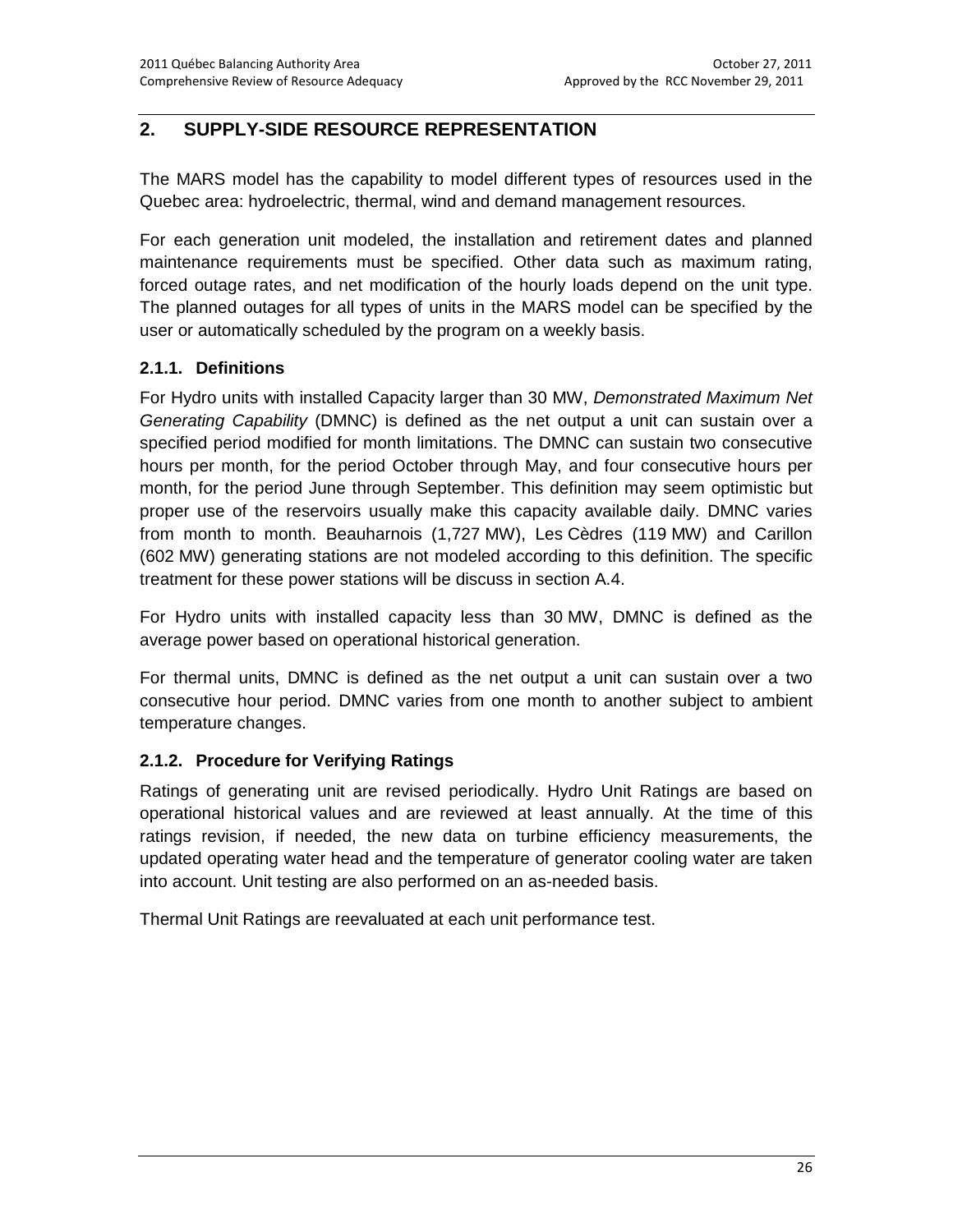## **2.2 Unavailability Factors Represented**

### **2.2.1. Type of Unavailability Factors Represented**

Planned maintenance was modeled on a unit basis. Typical monthly percentage maintenance for Hydro units is used. The percentage is applied on the total hydro capacity available (except Beauharnois and Les Cèdres units). Thermal power plants are on maintenance during summer and each plant has its own maintenance schedule.

### **2.2.2. Source of Unavailability Factors Represented**

Equivalent Demand Forced Outage Rate (EFORd) for existing generators are based on actual outage data reflecting historical evolution over the period 2006-2010.

New generators EFORd are based on similar generators with historical data as well as on the data provided by the manufacturer and with the conjunction with averages compiled by the Canadian Electricity Association (CEA) and NERC GADS.

### **2.2.3. Maturity Considerations and In-Service Date Uncertainty**

The reliability model accounts for maturing units. Forced outage rates of new units are higher for the first operational years.

No uncertainty is modeled over the commissioning date of the planned generating units.

Regarding the new hydro units over 30 MW to be commissioned during the period under review, all government permits have been received and the construction is in progress at all of those generating units. No construction delays are expected so there is no uncertainty related to the in-service date. Available capacities of each station are modeled with latest available data. Maintenance, restrictions and outages are taken into account.

Regarding small renewable projects, most of them didn't receive all required government permits. However, the likelihood that these projects receive all required permits is high. Data on these projects are continuously updated to reflect the day to day evolution.

### **2.2.4. Tabulation of Typical Unavailability Factors**

The ranges of EFORds used in this evaluation are presented in Table A-2.2.4. These forced rates values are computed over the period 2006-2010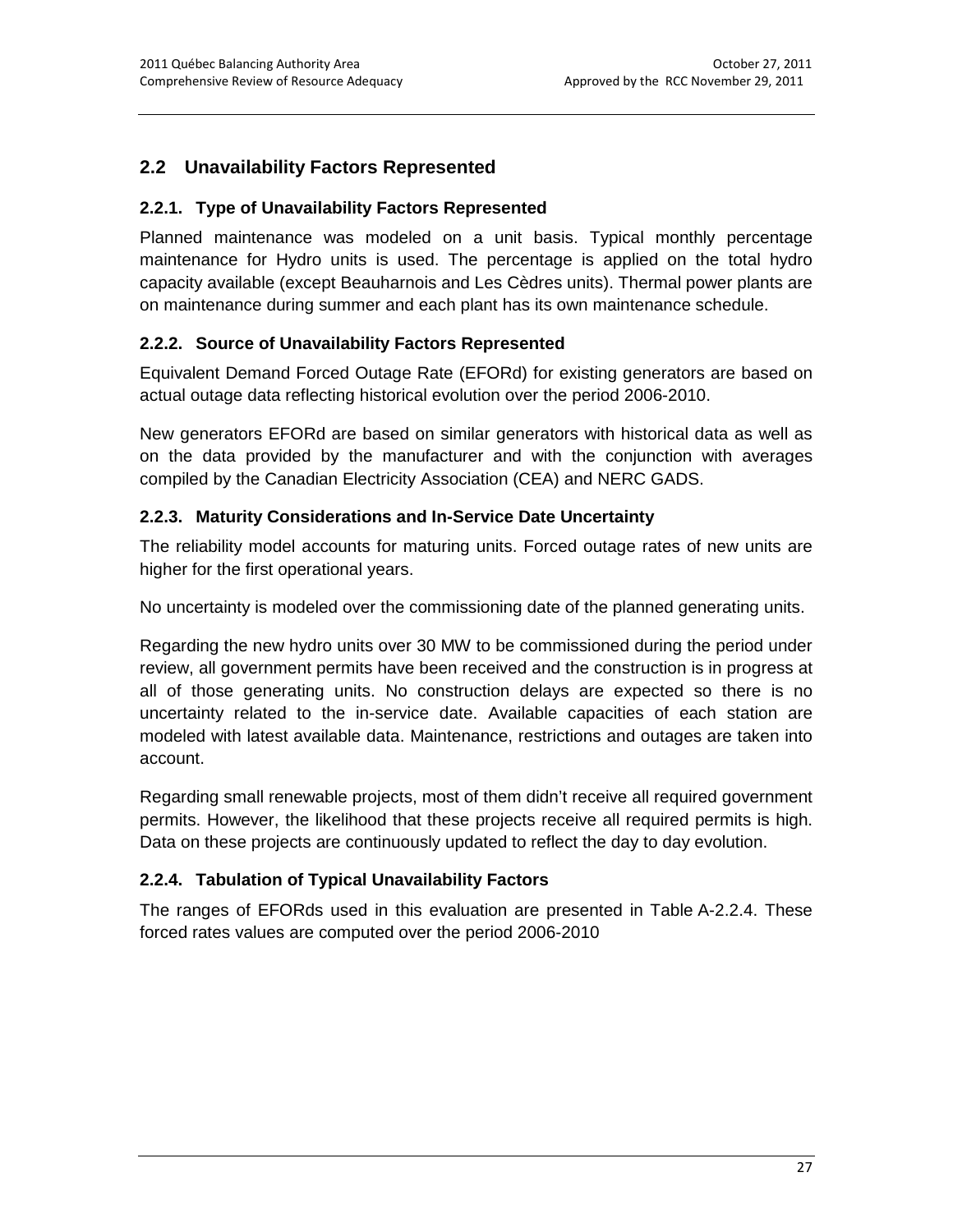|                  | $EFORd$ $(\%)$             |                                         |  |  |
|------------------|----------------------------|-----------------------------------------|--|--|
| <b>Unit Type</b> | <b>Range of EFORd</b>      | <b>Weighted Average</b><br><b>EFORd</b> |  |  |
| <b>Hydro</b>     | $0.04 - 9.04$ <sup>1</sup> | 1.34                                    |  |  |
| <b>Nuclear</b>   | 6.91                       | 6.91                                    |  |  |
| <b>Thermal</b>   | $4.45 - 4.48$              | 4.47                                    |  |  |
| <b>Biomass</b>   | N/A                        | N/A                                     |  |  |
| Wind             | N/A                        | N/A                                     |  |  |

### **Table A-2.2.4 Québec Area Forced Outages Rates**

 $1$ : The higher value of outage rate is due to a particular event in SM-3 plant where one unit has been out of service for all year long.

## **2.3 Purchase and Sale Representation**

Purchases and sales are represented as an adjustment to the load (load modifiers).

## **2.4 Retirements**

One unit of Tracy oil fired thermal plant (150 MW) is retired.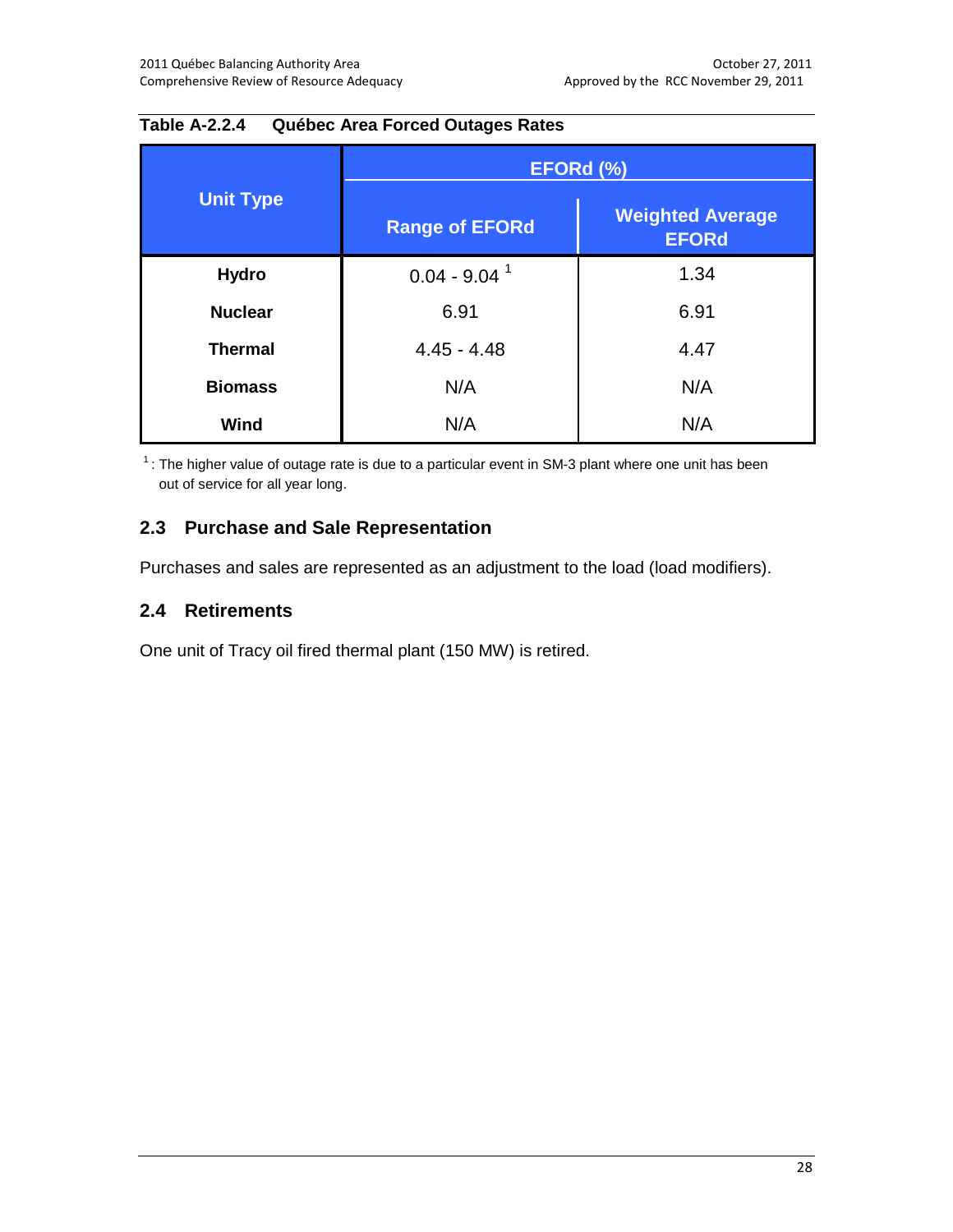## **3. REPRESENTATION OF INTERCONNECTED SYSTEMS**

The Québec Area is a separate Interconnection from the Eastern Interconnection, into which the other NPCC Areas are interconnected. TransÉnergie, the main Transmission Owner and Operator in Québec, has interconnections with Ontario, New York, New England and the Maritimes.

There are back to back DC links with New Brunswick at Madawaska and Eel River (in New Brunswick), with New England at Highgate (in New England) and with New York at Châteauguay. The Radisson – Nicolet – Sandy Pond HVDC line ties Québec with New England. Radial load can be picked up in the Maritimes by Québec at Madawaska and at Eel River and at Stanstead feeding Citizen's Utilities in New England. Moreover, in addition to the Châteauguay HVDC back to back interconnection to New York, radial generation can be connected to the New York system through Line 7040. The Variable Frequency Transformer (VFT) at Langlois substation connects into the Cedar Rapids Transmission system, down to New York State at Dennison. The Outaouais HVDC back to back converters and accompanying transmission to the Ottawa, Ontario area are now in service. Other ties between Québec and Ontario consist of radial generation and load to be switched on either system.

Interconnection capacities are established by inter-Area and intra-Area studies as deemed necessary. Table A-3 below shows present interconnection Normal Transfer Capability.

| <b>Interconnection</b> | <b>Flows Out</b><br>of Québec<br>(MW) | <b>Flows Into</b><br>Québec<br>(MW) |  |
|------------------------|---------------------------------------|-------------------------------------|--|
| <b>New Brunswick</b>   | 1,029                                 | 770                                 |  |
| <b>Ontario</b>         | 2,795                                 | 2,055                               |  |
| <b>New England</b>     | 2,255                                 | $170*$                              |  |
| <b>New York</b>        | 1,668                                 | 1,100                               |  |

## **Table A-3 Québec Area Interconnections Limits**

**\*:** Transfer capability at Quebec area winter peak period

These limits recognize transmission or generation constraints in both Québec and its neighbors. They are reviewed periodically with neighboring systems and are posted in NPCC Reliability Assessments. For the purpose of this review, the import capability of HVDC Sandy Pond – Nicolet interconnection has been excluded due to its non availability during peak period. Moreover, these limits do not correspond to TTC or ATC values posted on the OASIS; they are only intended to offer a global picture of transfer capabilities to the readers of this assessment.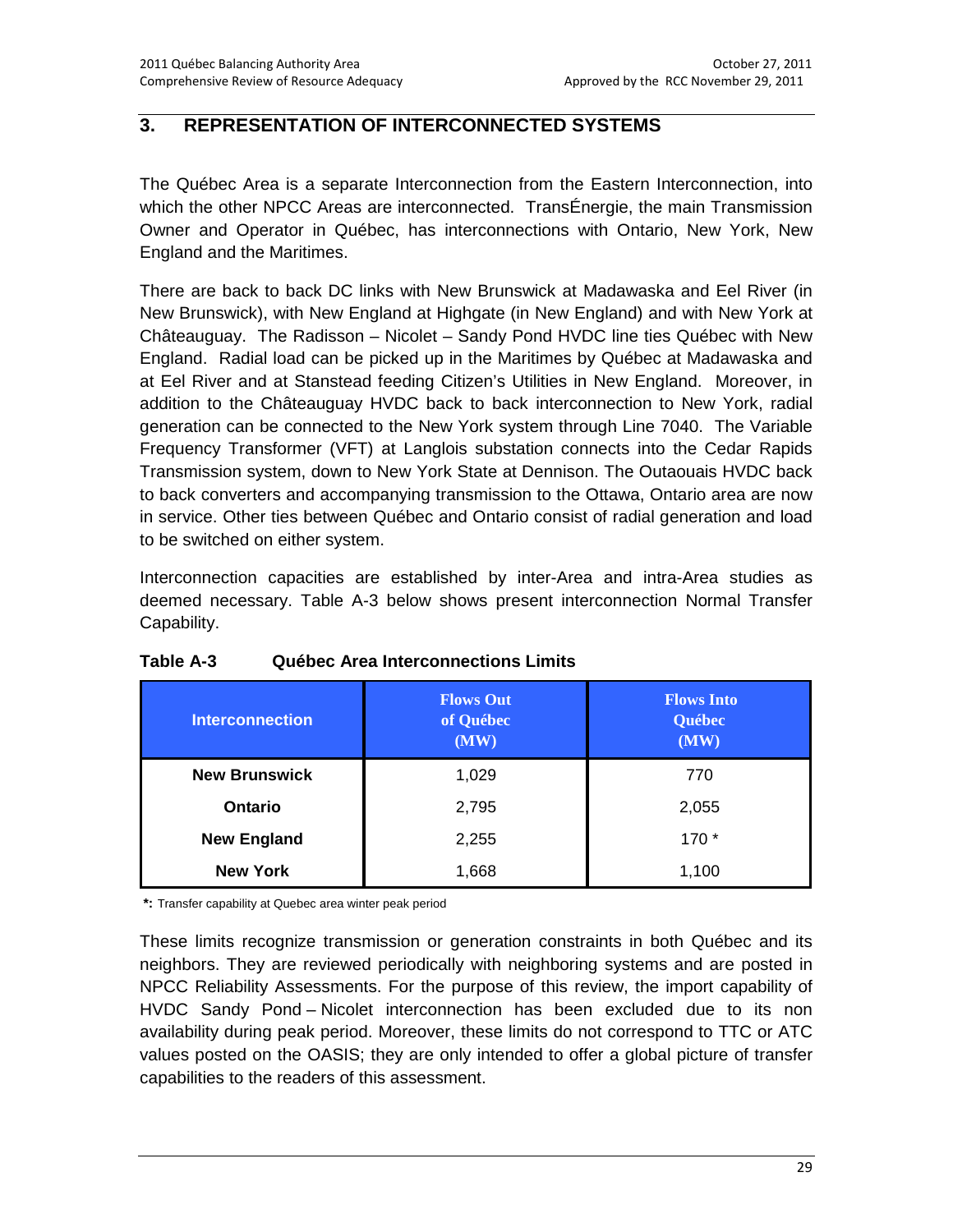## **4. MODELING OF VARIABLE AND LIMITED ENERGY RESOURCES**

For most hydro units, energy limitations are considered by using a different value of dependable maximum generating capability (DMNC) for each month accounting the reservoir variation effect on the net head and the generator cooling water temperature. Unlike reservoir hydro units, the run-of-river Beauharnois and Les Cèdres units are operated in parallel on the St. Lawrence river. Their capability depends on water availability and varies according to seasons. Also, during ice cover formation, capacity output must be reduced. Additionally, generation is affected by navigation constraints on the St. Lawrence river. Available water can be channeled through either Les Cèdres or Beauharnois. As the latter station is more efficient, priority is then given to generation at Beauharnois, leaving less water available for Les Cèdres.

Beauharnois and Les Cèdres are modeled in a separate tool, design for this specific purpose. It takes into account a probability distribution based on operational historical generation, This model accounts not only for water restrictions but also for maintenance and forced outages. The results are then transposed in the MARS model which is used for unforced outages simulations.

All wind generation units were considered available to meet daily and monthly peak loads except when they are on planned maintenance or forced outages. A 30 percent value at peak of installed capacity was retained for the wind units under contract with HQD. A specific study supporting this result was conducted three years ago. An approach similar to Effective Load Carrying Capability using chronologically matched data of load and wind power over a 36 years period was applied. The results were presented both to NPCC CP-8 WG and to the Régie de l'Énergie du Québec.

The wind units under contract with HQP are de-rated by 100 percent.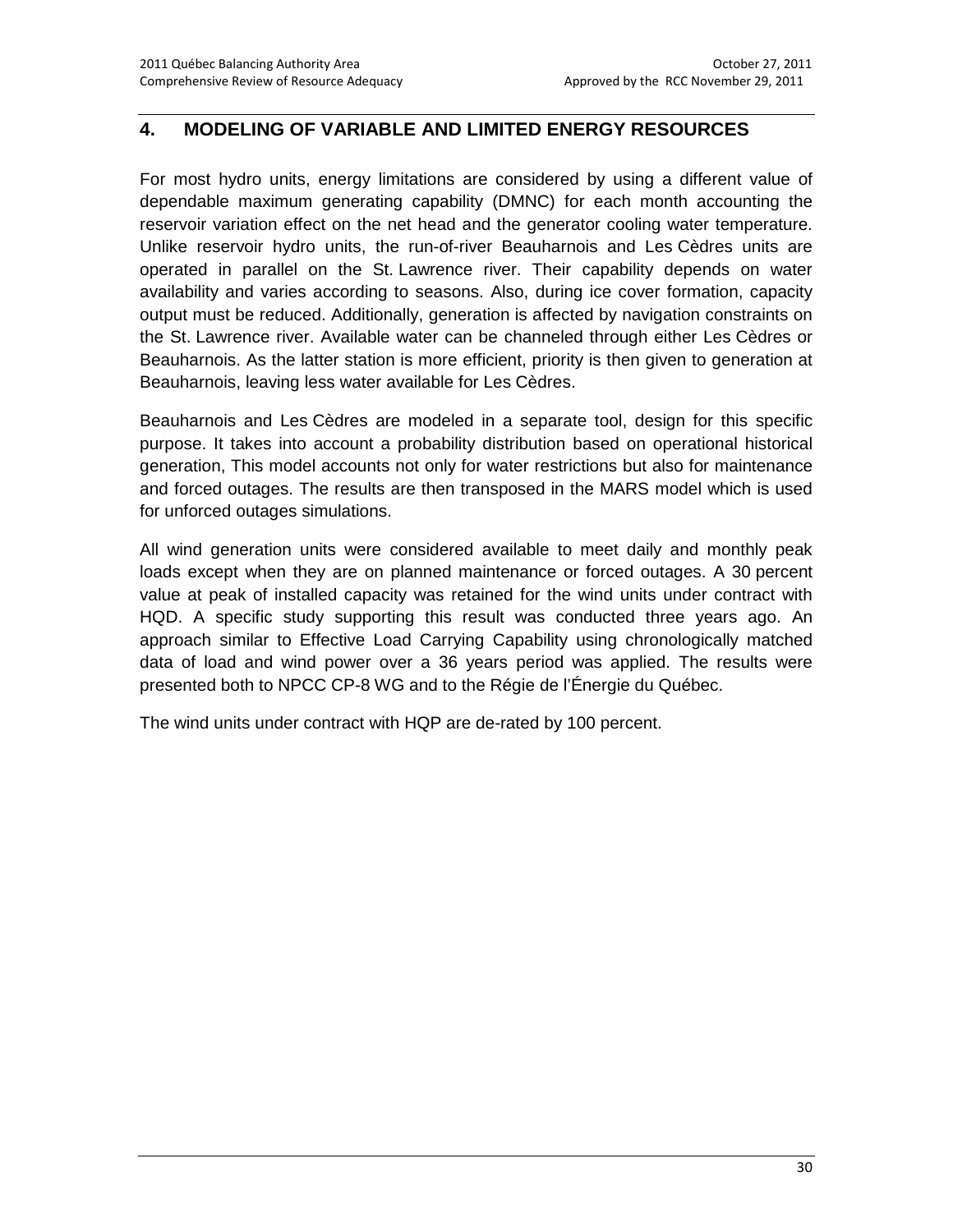# **5. MODELING OF DEMAND SIDE RESOURCES AND DEMAND RESPONSE PROGRAMS**

For the resource assessments, MARS runs were modeled with the most updated demand response capacity. Forecasted demand takes into account the impact of energy savings and dual energy programs, as described in section 1.4 of the Appendix.

Demand response programs fully dispatched by the system operator are included as resources. In this regard, the Québec area has two types of demand response resources totalling 1,680 MW specifically designed for peak shaving during winter operating periods.

The first type of demand response resource is the interruptible load program, mainly design for large industrial customers. It has an impact of 1,430 MW on peak demand. The second type of demand response resource consists of a voltage reduction scheme having a 250 MW of demand reduction at peak.

Both of these demand response resources are modeled as emergency operation procedures.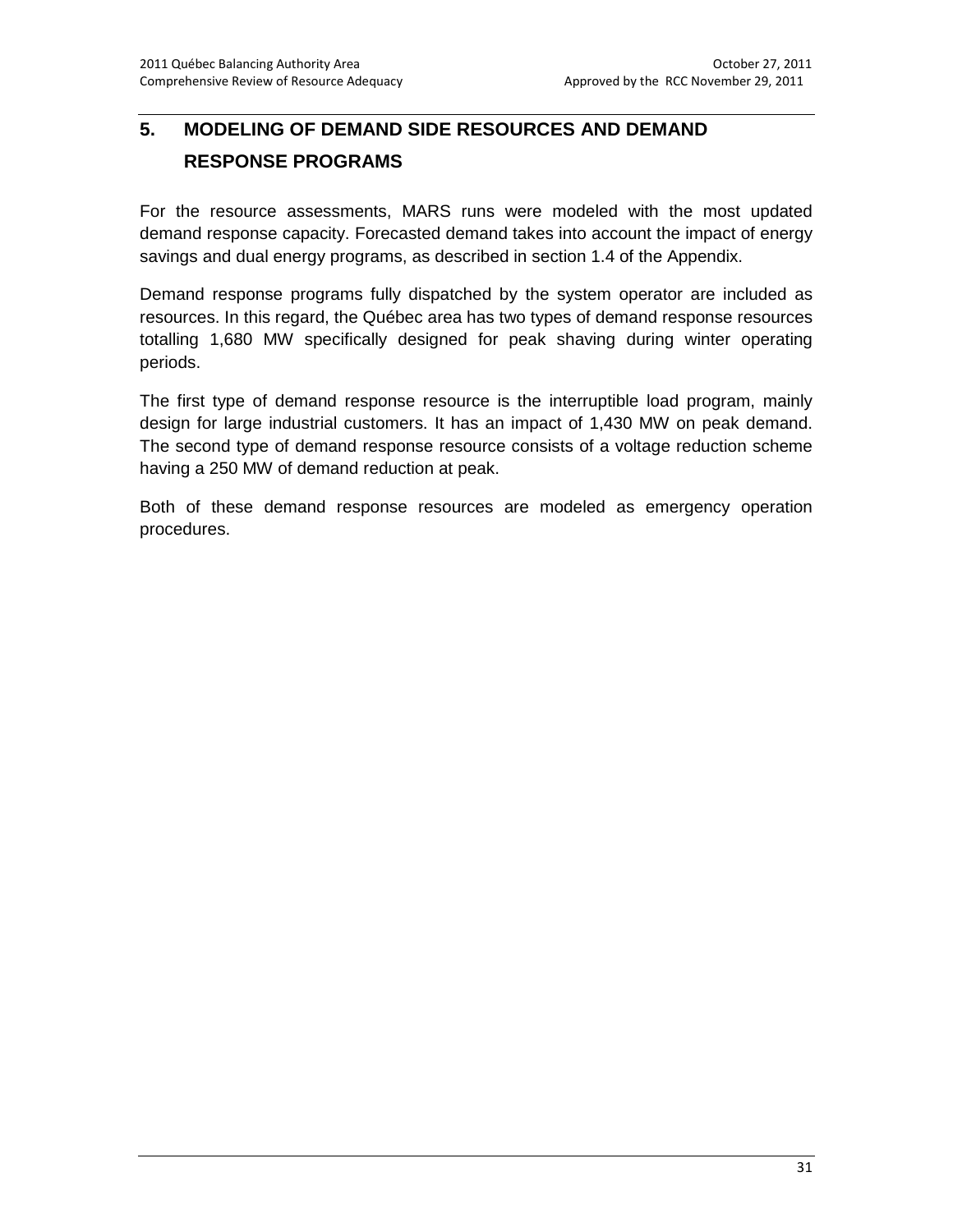## **6. MODELING OF ALL RESOURCES**

Modeling of resources was as described in the above sections.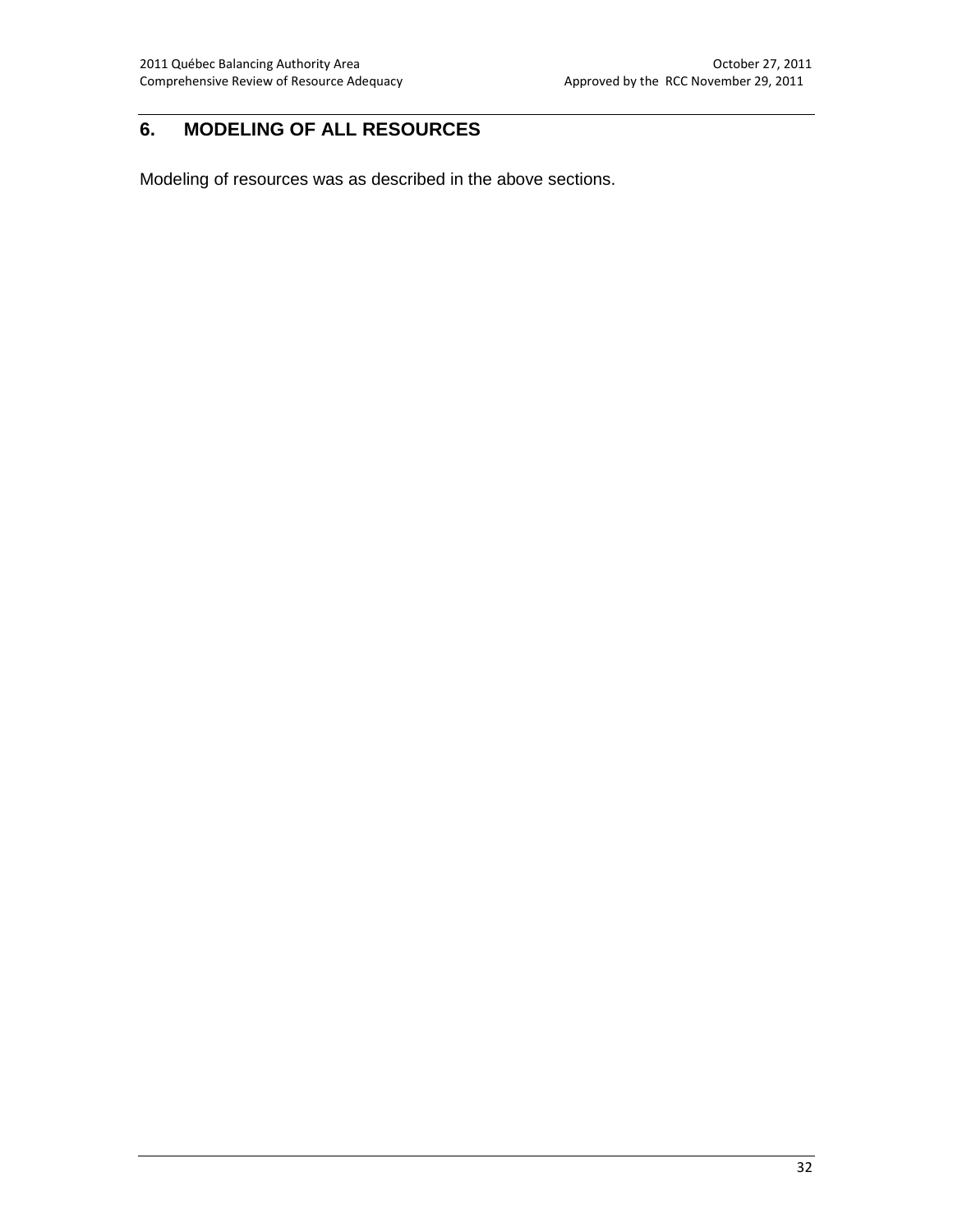## **7. OTHER ASSUMPTIONS**

### **7.1 Internal Transmission Limitations**

The Hydro-Québec Transmission System has five major interfaces where operating limits are defined. The following figure shows the system and its interfaces.

**Figure A-7.1 TransÉnergie's 735-kV Transmission System and Interfaces** 

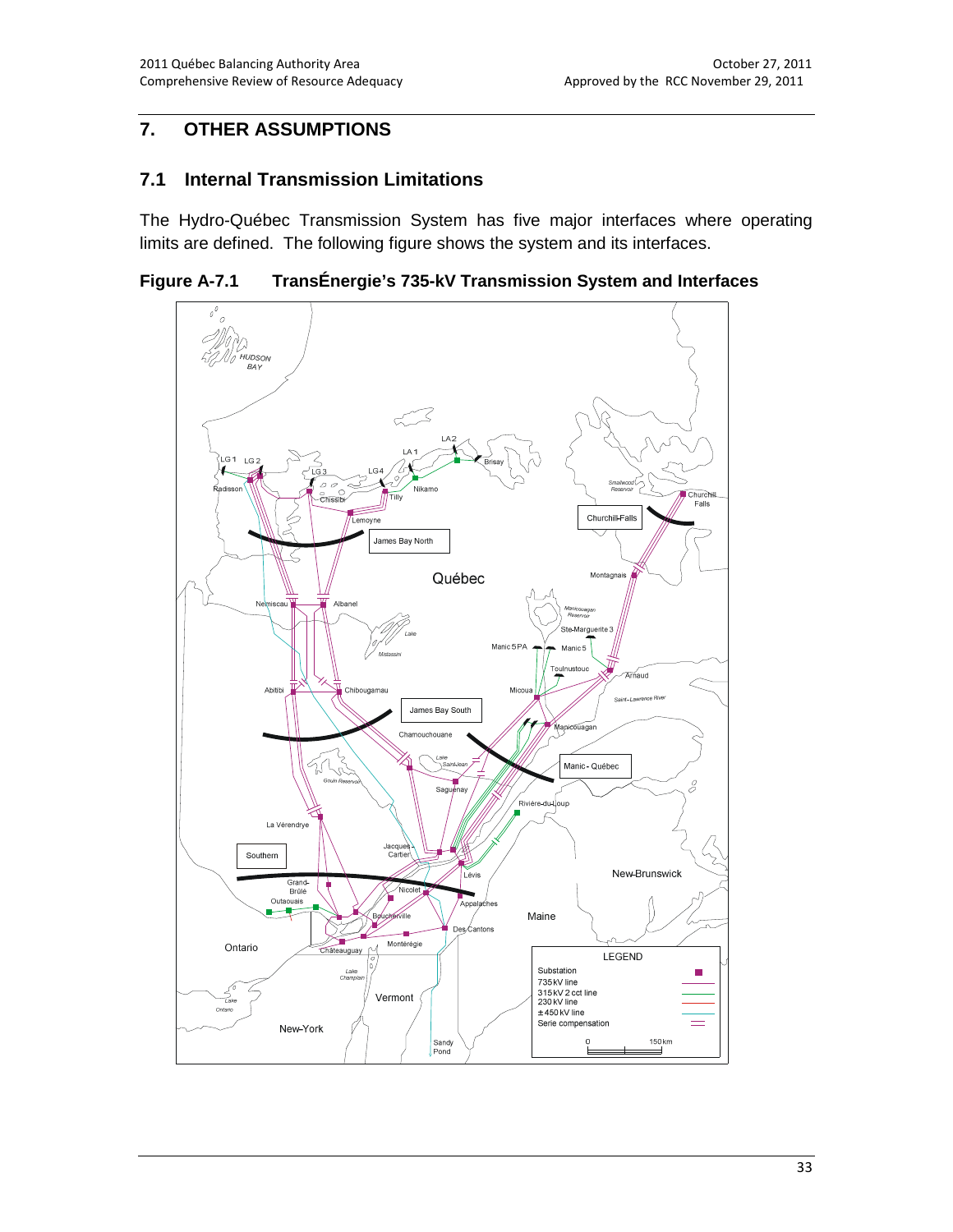As can be seen in Figure A-7.1, the system consists of two major branches – one emanating from the La Grande Generation Complex (Western branch) and the other emanating from Churchill-Falls (Eastern branch). These branches join in the southern part of the system near Québec City. The Churchill-Falls branch also picks up generation in the Manicouagan and Outardes complexes. At that point, the Eastern branch goes up from three to five 735-kV lines. Therefore, the Manic – Québec Interface is defined there. Some load is dropped at the Québec City level, but a large amount of generation from both branches is transferred downstream to the Greater Montréal Area. This is where the Southern Interface is defined.

On the Western branch, generation is integrated at the Némiscau substation and load is dropped off at the Abitibi and Chibougamau level, so the James Bay South Interface is defined there.

About 70 % of the internal load is downstream of the Southern Interface whereas most of the generation is upstream. Moreover, most of the interconnections with neighboring Areas except Maritimes and Northern Ontario are also downstream of the Southern Interface.

The James Bay North and Churchill-Falls operating limits are defined by transient stability considerations. The James Bay South and Manic-Québec operating limits are defined by both transient and long term stability (voltage stability) considerations. The Southern Interface operating limits are set by voltage stability considerations as well as steady state load flow limits set by available voltage support as a function of the load around the Greater Montréal area. Another interface, somewhat distinct from the others, is defined for the Radisson-Nicolet HVDC line.

For the purpose of this Resource Adequacy Review, the system has been modeled (through the MARS software) into six sub-areas. The areas are each connected by a single line which represents an actual interface. Figure A-7.2 shows this model and Table A-7 shows internal transmission limits used in the model. Actual transmission limits vary continuously as system conditions change over time.

|                        | Sub area      | 2008<br><b>Comprehensive</b><br><b>Review</b> | <b>2011 Comprehensive Review</b> |                               |  |
|------------------------|---------------|-----------------------------------------------|----------------------------------|-------------------------------|--|
| <b>From</b>            | To            |                                               | 2011/12 winter peak<br>period    | 2015/16 winter peak<br>period |  |
| <b>Churchill Falls</b> | Manicouagan   | 5.200                                         | 5.200                            | 5.200                         |  |
| <b>Manicouagan</b>     | Québec Centre | 11,750                                        | 12.100                           | 12.900                        |  |
| Québec Centre          | Montréal      | 17.750                                        | 18.000                           | 22.290                        |  |
| <b>Baie James</b>      | Québec Centre | 13.800                                        | 14.100                           | 15.050                        |  |
| <b>Baie James</b>      | Nicolet (CC)  | 2.250                                         | 2.250                            | 2.250                         |  |
| Nicolet (CC)           | Montréal      | 2.138                                         | 2.138                            | 2.138                         |  |

### **Table A-7 Internal Transmission Limits**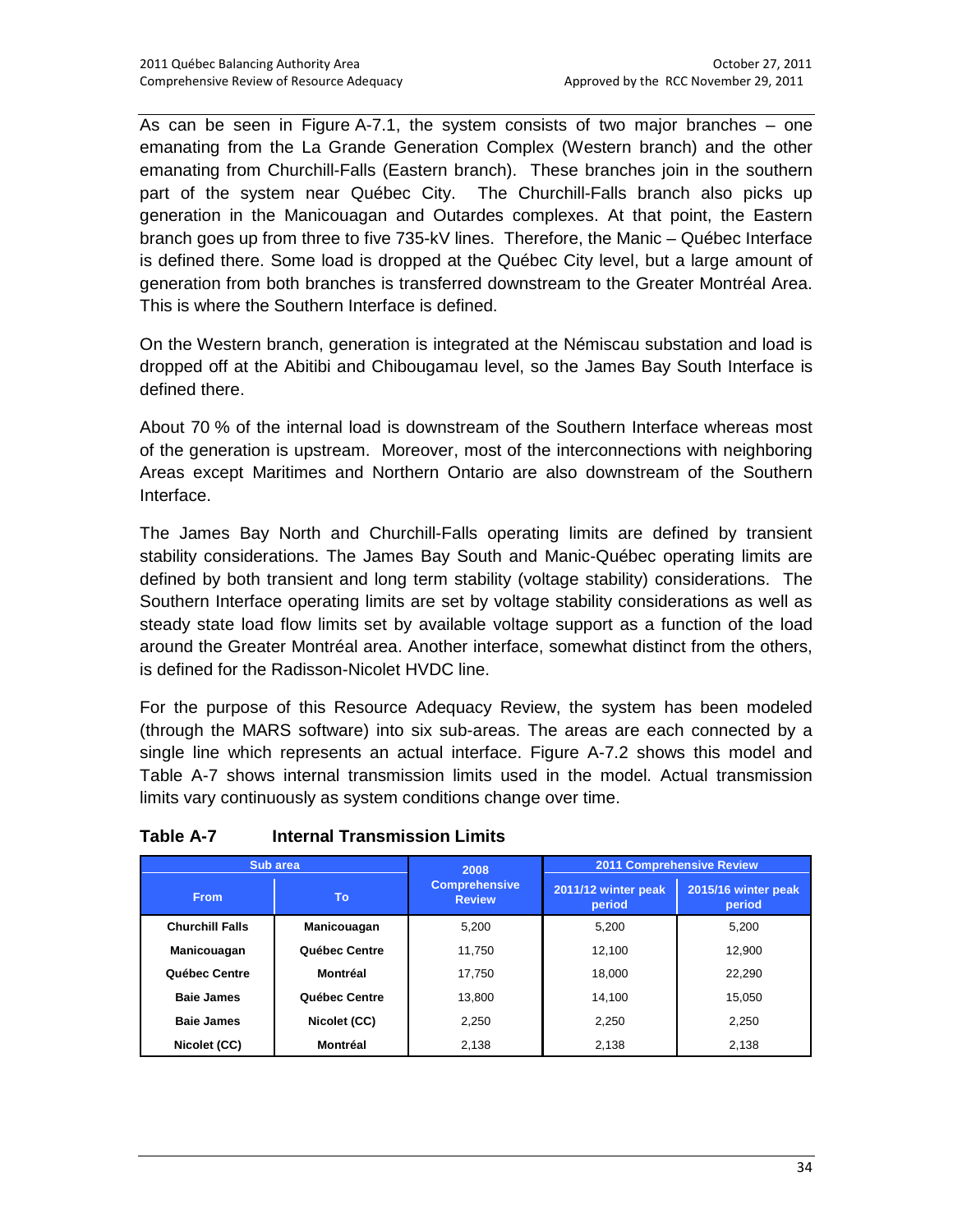

### **Figure A-7.2 Québec's Internal Interfaces and Interconnections**

During the planning process, congestion is not planned into the transmission system, meaning that all generation is integrated on a firm basis at the forefront. Presently, the Romaine generation complex is under construction (640 MW in 2014 and ultimately 1,550 MW in 2020) and a number of wind plants will be coming online through 2015. Consequently, transmission projects are currently under construction and others are planned to integrate this new generation and maintain reliability.

For the 2011/2012 winter peak period, modeled internal transmission limits are close to the previous Comprehensive Review's limits with minor adjustments. For the last year of this review, internal transmission limits are expected to increase as additional generation is commissioned (hydro, wind, biomass), reflecting various transmission projects. Details are available from the NPCC Interim Review of the Québec Transmission System for 2016, approved by the Task Force on System Studies (TFSS) on September 15, 2011. Table 5, pages 13 and 14, lists transmission projects through 2016.